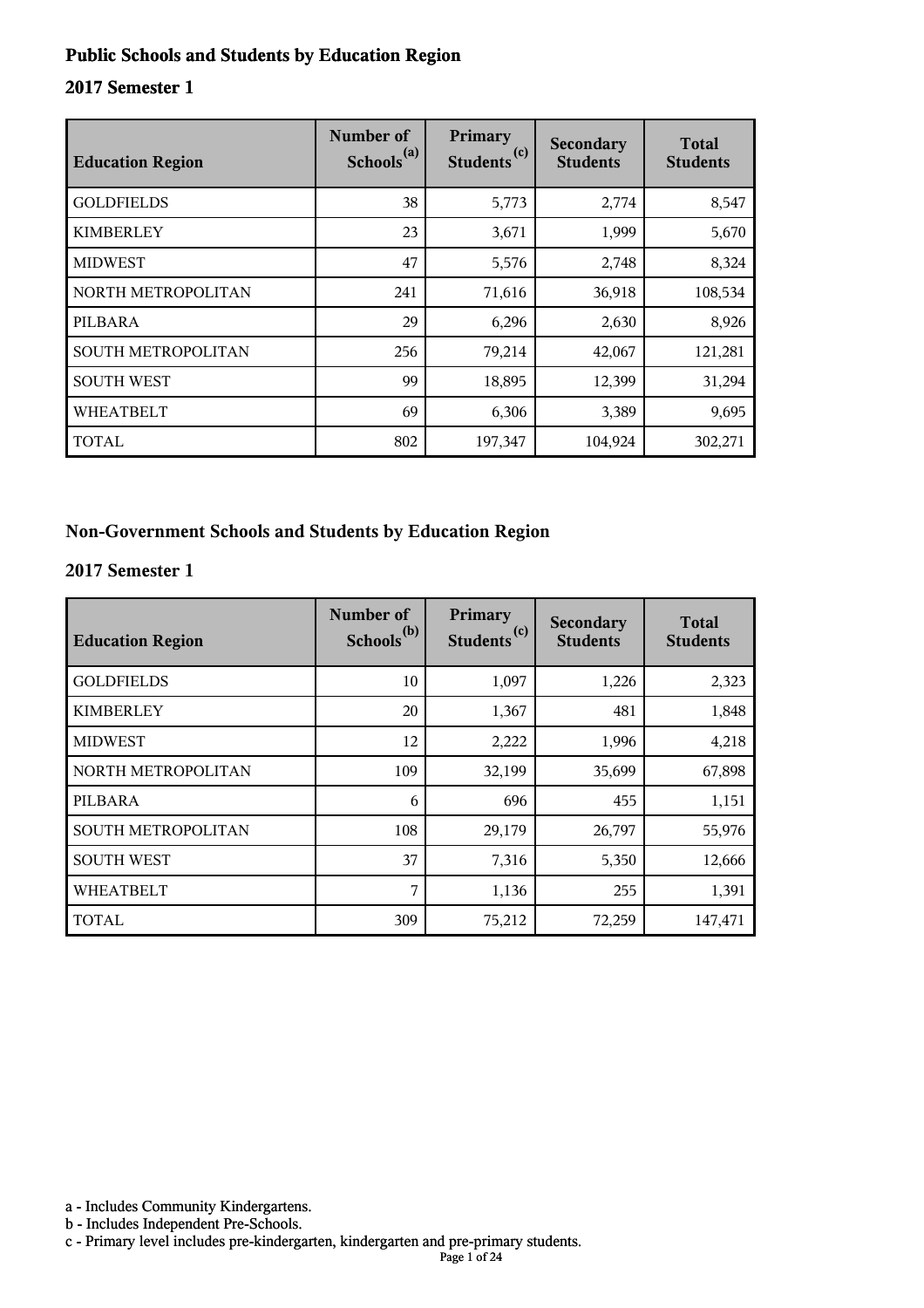## **Public Schools and Students in Goldfields Education Region**

| <b>Education Region</b>           | Primary<br><b>Students</b> | Secondary<br><b>Students</b> | <b>Total</b><br><b>Students</b> |
|-----------------------------------|----------------------------|------------------------------|---------------------------------|
| <b>BOULDER PRIMARY SCHOOL</b>     | 293                        | $\mathbf{0}$                 | 293                             |
| CASCADE PRIMARY SCHOOL            | 23                         | $\mathbf{0}$                 | 23                              |
| CASTLETOWN PRIMARY SCHOOL         | 547                        | $\mathbf{0}$                 | 547                             |
| CONDINGUP PRIMARY SCHOOL          | 62                         | $\boldsymbol{0}$             | 62                              |
| COOLGARDIE PRIMARY SCHOOL         | 44                         | $\boldsymbol{0}$             | 44                              |
| EAST KALGOORLIE PRIMARY SCHOOL    | 155                        | $\boldsymbol{0}$             | 155                             |
| <b>EASTERN GOLDFIELDS COLLEGE</b> | $\mathbf{0}$               | 493                          | 493                             |
| <b>EASTERN GOLDFIELDS ES CTRE</b> | $\mathbf{0}$               | 36                           | 36                              |
| ESPERANCE PRIMARY SCHOOL          | 501                        | $\boldsymbol{0}$             | 501                             |
| ESPERANCE SENIOR HIGH SCHOOL      | $\boldsymbol{0}$           | 971                          | 971                             |
| <b>ESPERANCE SHS ED SUP CTRE</b>  | $\boldsymbol{0}$           | 15                           | 15                              |
| HANNANS PRIMARY SCHOOL            | 409                        | $\mathbf{0}$                 | 409                             |
| HOPETOUN PRIMARY SCHOOL           | 86                         | 0                            | 86                              |
| <b>JERDACUTTUP PRIMARY SCHOOL</b> | 14                         | $\boldsymbol{0}$             | 14                              |
| KALGOORLIE PRIMARY SCHOOL         | 489                        | $\boldsymbol{0}$             | 489                             |
| KALGOORLIE SCHOOL OF THE AIR      | 62                         | 7                            | 69                              |
| KALGOORLIE-BOULDER COM HS         | $\theta$                   | 830                          | 830                             |
| KAMBALDA PRIMARY SCHOOL           | 114                        | $\boldsymbol{0}$             | 114                             |
| KAMBALDA WEST DISTRICT HIGH SCH   | 189                        | 97                           | 286                             |
| LAKE KING PRIMARY SCHOOL          | 45                         | $\mathbf{0}$                 | 45                              |
| <b>LAVERTON SCHOOL</b>            | 66                         | 36                           | 102                             |
| LEINSTER COMMUNITY SCHOOL         | 74                         | 14                           | 88                              |
| LEONORA DISTRICT HIGH SCHOOL      | 77                         | 32                           | 109                             |
| MENZIES COM SCHOOL                | 12                         | 9                            | 21                              |
| MOUNT MARGARET REM COM SCHOOL     | 23                         | $\boldsymbol{0}$             | 23                              |
| MUNGLINUP PRIMARY SCHOOL          | 22                         | $\mathbf{0}$                 | 22                              |
| NGAANYATJARRA LANDS SCHOOL        | 194                        | 115                          | 309                             |
| NORSEMAN DISTRICT HIGH SCHOOL     | 56                         | 36                           | 92                              |
| NORTH KALGOORLIE PRIMARY SCHOOL   | 487                        | $\mathbf{0}$                 | 487                             |
| NULSEN PRIMARY SCHOOL             | 198                        | 0                            | 198                             |
| O'CONNOR ED SUP CTRE              | 21                         | 0                            | 21                              |
| O'CONNOR PRIMARY SCHOOL           | 818                        | $\Omega$                     | 818                             |
| RAVENSTHORPE DISTRICT HIGH SCH    | 67                         | 45                           | 112                             |
| SALMON GUMS PRIMARY SCHOOL        | 34                         | $\mathbf{0}$                 | 34                              |
| <b>SCADDAN PRIMARY SCHOOL</b>     | 23                         | 0                            | 23                              |
| SOUTH KALGOORLIE PRIMARY SCHOOL   | 495                        | $\mathbf{0}$                 | 495                             |
| TJUNTJUNTJARA REM COM SCH         | 17                         | 7                            | 24                              |
| WILUNA REM COMM SCHOOL            | 56                         | 31                           | 87                              |
| TOTAL                             | 5,773                      | 2,774                        | 8,547                           |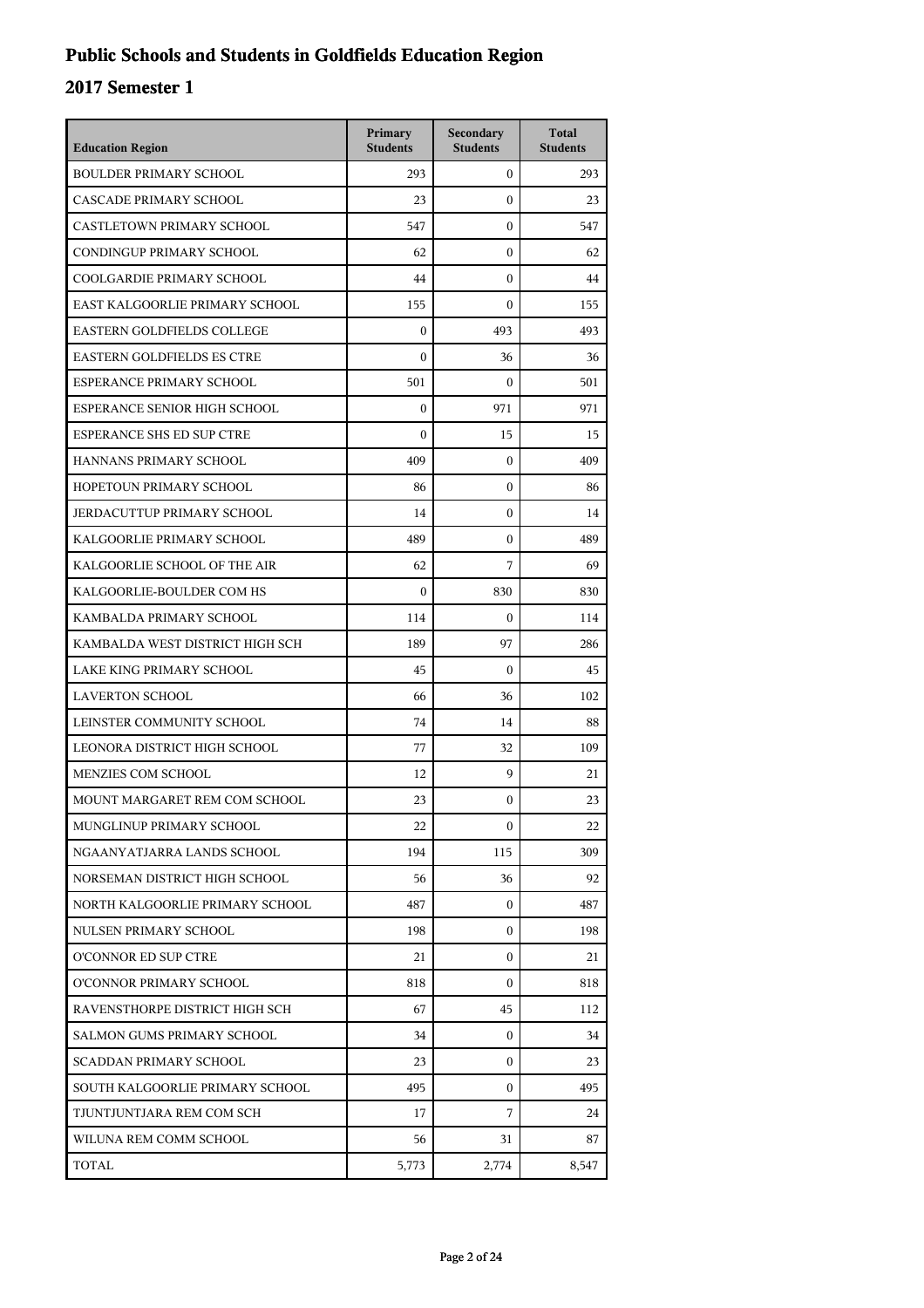## **Public Schools and Students in Kimberley Education Region**

| <b>Education Region</b>          | Primary<br><b>Students</b> | Secondary<br><b>Students</b> | <b>Total</b><br><b>Students</b> |
|----------------------------------|----------------------------|------------------------------|---------------------------------|
| <b>BAYULU REM COM SCHOOL</b>     | 102                        | $\mathbf{0}$                 | 102                             |
| BROOME NORTH PRIMARY SCHOOL      | 248                        | $\Omega$                     | 248                             |
| <b>BROOME PRIMARY SCHOOL</b>     | 384                        | $\mathbf{0}$                 | 384                             |
| <b>BROOME SENIOR HIGH SCHOOL</b> | $\theta$                   | 852                          | 852                             |
| CABLE BEACH PRIMARY SCHOOL       | 434                        | $\theta$                     | 434                             |
| DAWUL REM COM SCHOOL             | 16                         | $\mathbf{1}$                 | 17                              |
| DERBY DISTRICT HIGH SCHOOL       | 431                        | 248                          | 679                             |
| DJUGERARI REM COM SCHOOL         | 12                         | $\mathbf{0}$                 | 12                              |
| FITZROY VALLEY DIST HIGH SCH     | 142                        | 124                          | 266                             |
| HALLS CREEK DISTRICT HIGH SCH    | 238                        | 154                          | 392                             |
| JUNGDRANUNG REM COM SCHOOL       | 3                          | $\theta$                     | 3                               |
| KALUMBURU REM COM SCHOOL         | 73                         | 42                           | 115                             |
| KIMBERLEY SCHOOL OF THE AIR      | 30                         | $\overline{4}$               | 34                              |
| KUNUNURRA DISTRICT HIGH SCHOOL   | 615                        | 391                          | 1,006                           |
| LA GRANGE REM COM SCHOOL         | 103                        | 62                           | 165                             |
| <b>LOOMA REM COM SCHOOL</b>      | 78                         | 24                           | 102                             |
| MULUDJA REM COM SCHOOL           | 39                         | $\Omega$                     | 39                              |
| NGALAPITA REM COM SCHOOL         | 8                          | $\mathbf{0}$                 | 8                               |
| ONE ARM POINT REM COM SCHOOL     | 86                         | 46                           | 132                             |
| ROEBUCK PRIMARY SCHOOL           | 498                        | $\boldsymbol{0}$             | 498                             |
| WANANAMI REM COM SCHOOL          | 27                         | $\Omega$                     | 27                              |
| WANGKATJUNGKA REM COM SCHOOL     | 46                         | $\mathbf{1}$                 | 47                              |
| WYNDHAM DISTRICT HIGH SCHOOL     | 58                         | 50                           | 108                             |
| TOTAL                            | 3,671                      | 1,999                        | 5,670                           |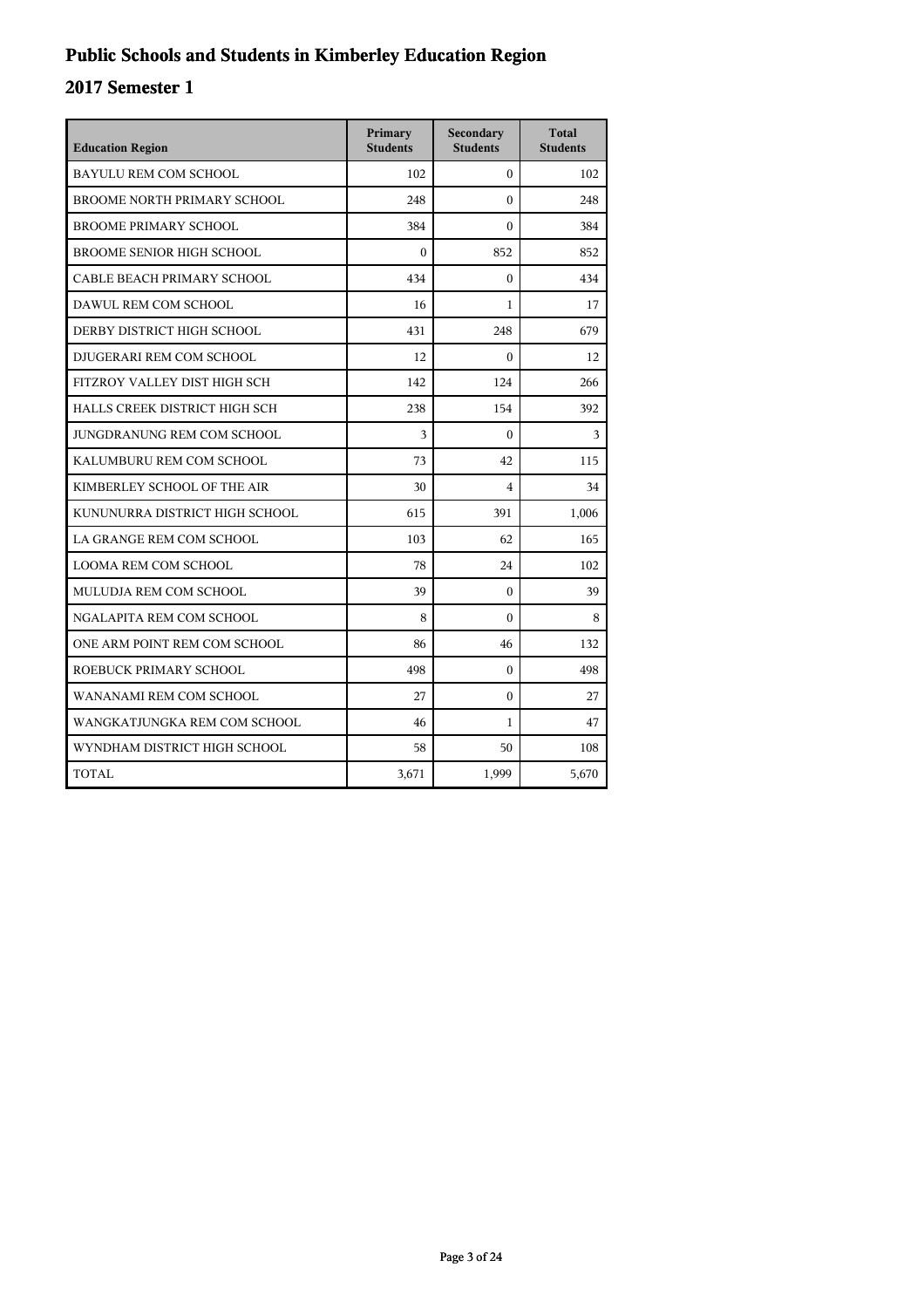## **Public Schools and Students in Midwest Education Region**

| <b>Education Region</b>           | Primary<br><b>Students</b> | Secondary<br><b>Students</b> | <b>Total</b><br><b>Students</b> |
|-----------------------------------|----------------------------|------------------------------|---------------------------------|
| ALLENDALE PRIMARY SCHOOL          | 358                        | $\mathbf{0}$                 | 358                             |
| BADGINGARRA PRIMARY SCHOOL        | 25                         | $\mathbf{0}$                 | 25                              |
| BEACHLANDS PRIMARY SCHOOL         | 144                        | $\mathbf{0}$                 | 144                             |
| <b>BINNU PRIMARY SCHOOL</b>       | 19                         | $\mathbf{0}$                 | 19                              |
| <b>BLUFF POINT PRIMARY SCHOOL</b> | 305                        | $\mathbf{0}$                 | 305                             |
| BURRINGURRAH REM COM SCHOOL       | 30                         | 21                           | 51                              |
| CARNAMAH DISTRICT HIGH SCHOOL     | 68                         | 40                           | 108                             |
| CARNARVON COMMUNITY COLLEGE       | 326                        | 214                          | 540                             |
| CARNARVON SCHOOL OF THE AIR       | 43                         | $\mathbf{0}$                 | 43                              |
| <b>CERVANTES PRIMARY SCHOOL</b>   | 45                         | $\mathbf{0}$                 | 45                              |
| CHAPMAN VALLEY PRIMARY SCHOOL     | 33                         | $\mathbf{0}$                 | 33                              |
| <b>COOROW PRIMARY SCHOOL</b>      | 33                         | $\mathbf{0}$                 | 33                              |
| <b>CUE PRIMARY SCHOOL</b>         | 12                         | $\mathbf{0}$                 | 12                              |
| DANDARAGAN PRIMARY SCHOOL         | 37                         | $\mathbf{0}$                 | 37                              |
| DONGARA DISTRICT HIGH SCHOOL      | 351                        | 92                           | 443                             |
| ENEABBA PRIMARY SCHOOL            | 21                         | $\mathbf{0}$                 | 21                              |
| EXMOUTH DISTRICT HIGH SCHOOL      | 287                        | 187                          | 474                             |
| GASCOYNE JUNCTION REM COM SCH     | 8                          | $\mathbf{0}$                 | 8                               |
| <b>GERALDTON PRIMARY SCHOOL</b>   | 349                        | $\mathbf{0}$                 | 349                             |
| <b>GERALDTON SENIOR COLLEGE</b>   | $\Omega$                   | 845                          | 845                             |
| <b>HOLLAND STREET SCHOOL</b>      | 22                         | 25                           | 47                              |
| JOHN WILLCOCK COLLEGE             | $\Omega$                   | 785                          | 785                             |
| JURIEN BAY DISTRICT HIGH SCHOOL   | 182                        | 116                          | 298                             |
| KALBARRI DISTRICT HIGH SCHOOL     | 121                        | 82                           | 203                             |
| LEEMAN PRIMARY SCHOOL             | 41                         | $\mathbf{0}$                 | 41                              |
| MEEKATHARRA DISTRICT HIGH SCH     | 95                         | 40                           | 135                             |
| MEEKATHARRA SCHOOL OF THE AIR     | 28                         | 1                            | 29                              |
| MINGENEW PRIMARY SCHOOL           | 58                         | $\mathbf{0}$                 | 58                              |
| MORAWA DISTRICT HIGH SCHOOL       | 105                        | 84                           | 189                             |
| MOUNT MAGNET DISTRICT HIGH SCH    | 82                         | 38                           | 120                             |
| MOUNT TARCOOLA PRIMARY SCHOOL     | 431                        | $\mathbf{0}$                 | 431                             |
| MULLEWA DISTRICT HIGH SCHOOL      | 57                         | 41                           | 98                              |
| NORTHAMPTON DISTRICT HIGH SCH     | 101                        | 35                           | 136                             |
| PERENJORI PRIMARY SCHOOL          | 41                         | $\mathbf{0}$                 | 41                              |
| PIA WADJARRI REM COM SCHOOL       | 11                         | 4                            | 15                              |
| RANGEWAY PRIMARY SCHOOL           | 404                        | $\overline{0}$               | 404                             |
| SHARK BAY SCHOOL                  | 69                         | 25                           | 94                              |
| THREE SPRINGS PRIMARY SCHOOL      | 82                         | $\mathbf{0}$                 | 82                              |
| USELESS LOOP PRIMARY SCHOOL       | 16                         | $\mathbf{0}$                 | 16                              |
| WA COL OF AGRI - MORAWA           | $\boldsymbol{0}$           | 73                           | 73                              |
| WAGGRAKINE PRIMARY SCHOOL         | 540                        | 0                            | 540                             |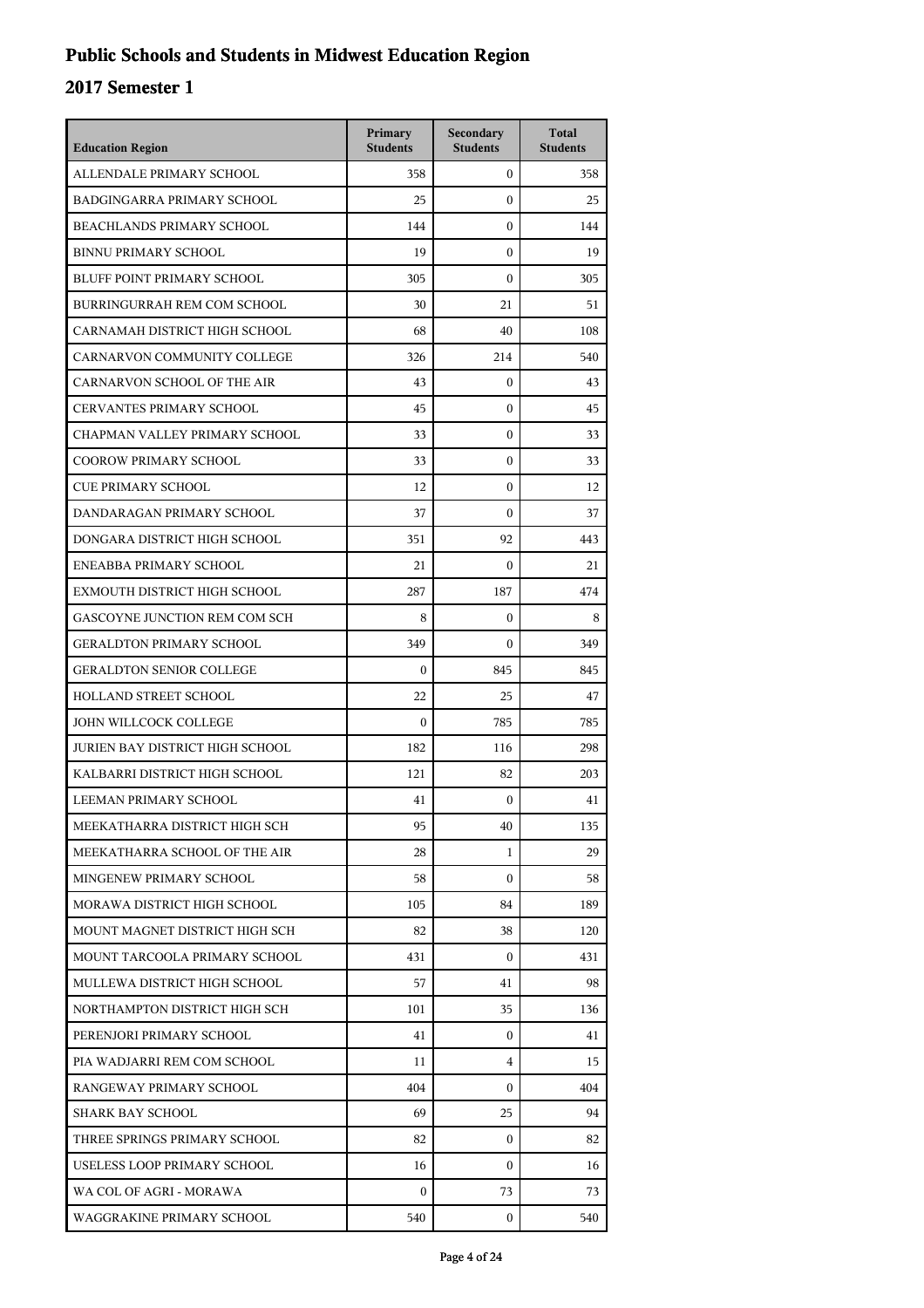## **Public Schools and Students in Midwest Education Region**

| <b>Education Region</b>    | Primary<br><b>Students</b> | Secondary<br><b>Students</b> | <b>Total</b><br><b>Students</b> |
|----------------------------|----------------------------|------------------------------|---------------------------------|
| WALKAWAY PRIMARY SCHOOL    | 76                         | 0                            | 76                              |
| WANDINA PRIMARY SCHOOL     | 425                        | 0                            | 425                             |
| WATHEROO PRIMARY SCHOOL    | 29                         | 0                            | 29                              |
| YALGOO PRIMARY SCHOOL      | 24                         | 0                            | 24                              |
| YULGA JINNA REM COM SCHOOL | 16                         | $\Omega$                     | 16                              |
| YUNA PRIMARY SCHOOL        | 26                         | ſ                            | 26                              |
| TOTAL                      | 5,576                      | 2,748                        | 8,324                           |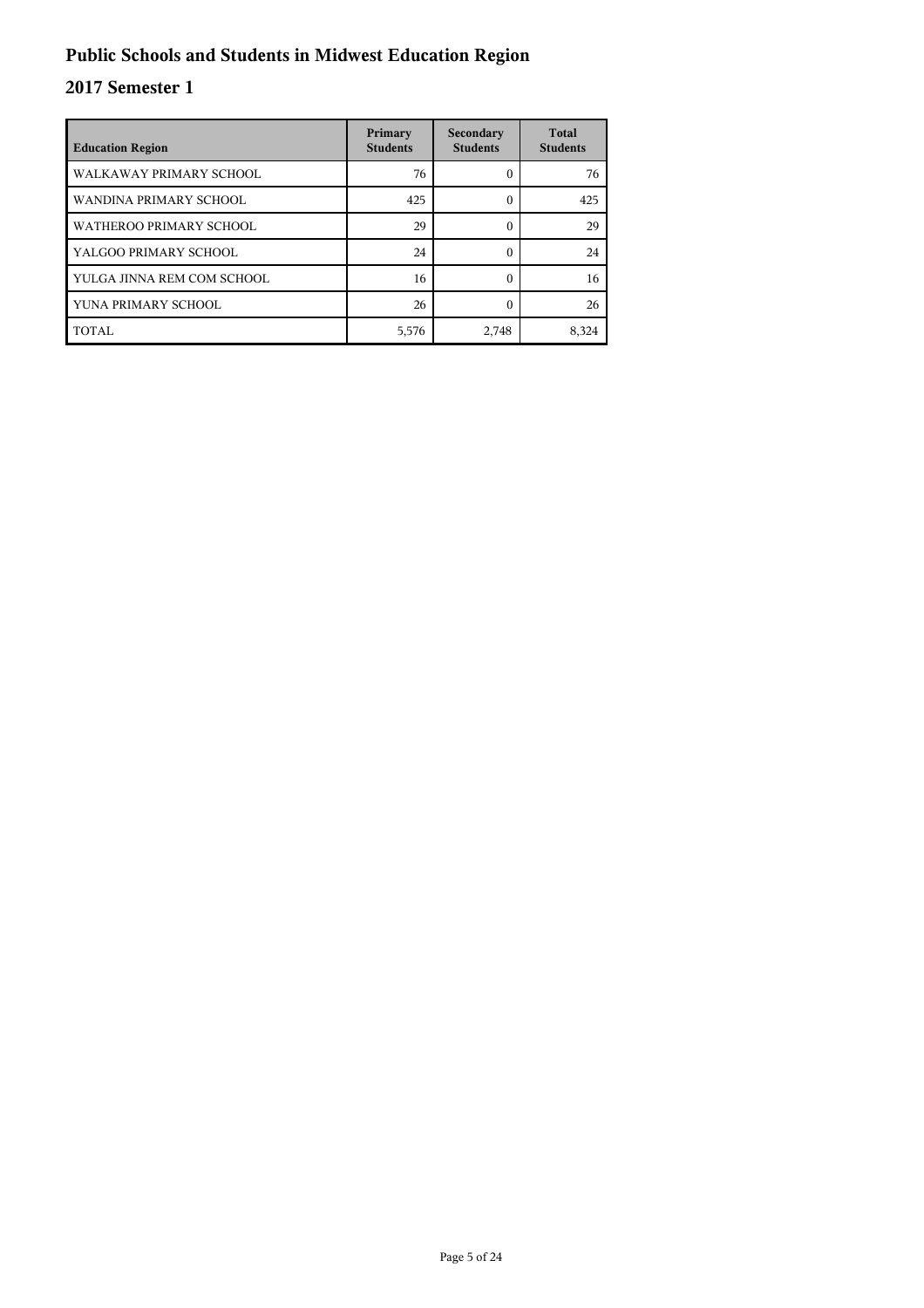| <b>Education Region</b>             | Primary<br><b>Students</b> | Secondary<br><b>Students</b> | <b>Total</b><br><b>Students</b> |
|-------------------------------------|----------------------------|------------------------------|---------------------------------|
| ALINJARRA PRIMARY SCHOOL            | 401                        | $\mathbf{0}$                 | 401                             |
| ALKIMOS BEACH PRIMARY SCHOOL        | 253                        | $\mathbf{0}$                 | 253                             |
| ALKIMOS PRIMARY SCHOOL              | 408                        | $\mathbf{0}$                 | 408                             |
| ANNE HAMERSLEY PRIMARY SCHOOL       | 351                        | $\mathbf{0}$                 | 351                             |
| ANZAC TERRACE PRIMARY SCHOOL        | 354                        | $\mathbf{0}$                 | 354                             |
| ARBOR GROVE PRIMARY SCHOOL          | 708                        | $\mathbf{0}$                 | 708                             |
| ASHDALE PRIMARY SCHOOL              | 867                        | $\mathbf{0}$                 | 867                             |
| ASHDALE SECONDARY COLLEGE           | $\Omega$                   | 1,551                        | 1,551                           |
| ASHFIELD PRIMARY SCHOOL             | 114                        | $\mathbf{0}$                 | 114                             |
| AVELEY PRIMARY SCHOOL               | 701                        | $\mathbf{0}$                 | 701                             |
| <b>BALCATTA PRIMARY SCHOOL</b>      | 225                        | $\mathbf{0}$                 | 225                             |
| <b>BALCATTA SENIOR HIGH SCHOOL</b>  | $\mathbf{0}$               | 580                          | 580                             |
| <b>BALGA PRIMARY SCHOOL</b>         | 151                        | $\mathbf{0}$                 | 151                             |
| <b>BALGA SENIOR HIGH SCHOOL</b>     | $\mathbf{0}$               | 551                          | 551                             |
| <b>BALLAJURA COMMUNITY COLLEGE</b>  | $\Omega$                   | 1,384                        | 1,384                           |
| <b>BALLAJURA PRIMARY SCHOOL</b>     | 716                        | $\boldsymbol{0}$             | 716                             |
| <b>BAMBARA PRIMARY SCHOOL</b>       | 177                        | $\mathbf{0}$                 | 177                             |
| <b>BANKSIA GROVE PRIMARY SCHOOL</b> | 615                        | $\mathbf{0}$                 | 615                             |
| <b>BASSENDEAN PRIMARY SCHOOL</b>    | 332                        | $\mathbf{0}$                 | 332                             |
| BAYSWATER PRIMARY SCHOOL            | 386                        | $\mathbf{0}$                 | 386                             |
| BEAUMARIS PRIMARY SCHOOL            | 727                        | $\mathbf{0}$                 | 727                             |
| BEECHBORO PRIMARY SCHOOL            | 371                        | $\mathbf{0}$                 | 371                             |
| <b>BELDON ED SUP CTRE</b>           | 51                         | $\mathbf{0}$                 | 51                              |
| BELDON PRIMARY SCHOOL               | 330                        | $\boldsymbol{0}$             | 330                             |
| BELRIDGE SECONDARY COLLEGE          | 0                          | 997                          | 997                             |
| BELRIDGE SECONDARY ESC              | 0                          | 107                          | 107                             |
| <b>BINDOON PRIMARY SCHOOL</b>       | 190                        | $\mathbf{0}$                 | 190                             |
| <b>BOYARE PRIMARY SCHOOL</b>        | 314                        | $\mathbf{0}$                 | 314                             |
| <b>BULLSBROOK COLLEGE</b>           | 573                        | 537                          | 1,110                           |
| <b>BULLSBROOK COM KINDERGARTEN</b>  | 38                         | $\overline{0}$               | 38                              |
| <b>BURBRIDGE SCHOOL</b>             | 27                         | 30                           | 57                              |
| <b>BUTLER COLLEGE</b>               | $\boldsymbol{0}$           | 1,902                        | 1,902                           |
| <b>BUTLER PRIMARY SCHOOL</b>        | 780                        | $\mathbf{0}$                 | 780                             |
| <b>CAMBOON PRIMARY SCHOOL</b>       | 379                        | 0                            | 379                             |
| <b>CARINE PRIMARY SCHOOL</b>        | 589                        | $\overline{0}$               | 589                             |
| CARINE SENIOR HIGH SCHOOL           | 0                          | 1,409                        | 1,409                           |
| CARNABY RISE PRIMARY SCHOOL         | 245                        | $\mathbf{0}$                 | 245                             |
| CARRAMAR PRIMARY SCHOOL             | 857                        | $\mathbf{0}$                 | 857                             |
| CAVERSHAM PRIMARY SCHOOL            | 320                        | 0                            | 320                             |
| CHIDLOW PRIMARY SCHOOL              | 156                        | $\overline{0}$               | 156                             |
| CHRISTMAS ISLAND DIST HIGH SCH      | 162                        | 94                           | 256                             |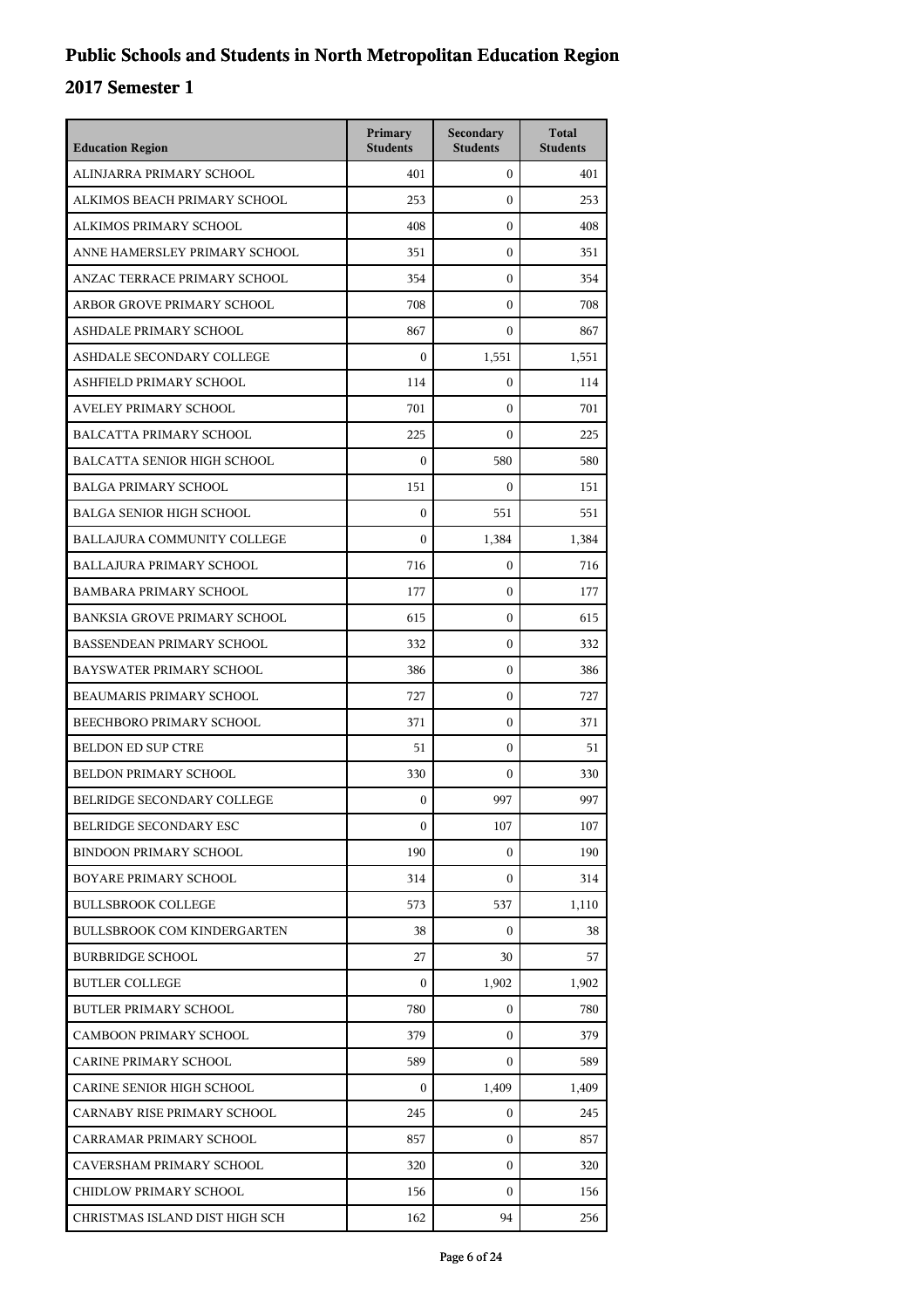| <b>Education Region</b>               | Primary<br><b>Students</b> | Secondary<br><b>Students</b> | <b>Total</b><br><b>Students</b> |
|---------------------------------------|----------------------------|------------------------------|---------------------------------|
| CHURCHLANDS PRIMARY SCHOOL            | 554                        | $\Omega$                     | 554                             |
| CHURCHLANDS SENIOR HIGH SCHOOL        | $\boldsymbol{0}$           | 2,581                        | 2,581                           |
| CITY BEACH PRIMARY SCHOOL             | 167                        | $\mathbf{0}$                 | 167                             |
| CLARKSON COMMUNITY HIGH SCHOOL        | $\mathbf{0}$               | 440                          | 440                             |
| <b>CLARKSON PRIMARY SCHOOL</b>        | 458                        | $\boldsymbol{0}$             | 458                             |
| <b>CLAYTON VIEW PRIMARY SCHOOL</b>    | 148                        | $\Omega$                     | 148                             |
| COCOS ISLANDS DISTRICT HIGH SCH       | 74                         | 21                           | 95                              |
| CONNOLLY PRIMARY SCHOOL               | 396                        | $\mathbf{0}$                 | 396                             |
| COOLBINIA PRIMARY SCHOOL              | 445                        | $\mathbf{0}$                 | 445                             |
| COTTESLOE PRIMARY SCHOOL              | 360                        | $\mathbf{0}$                 | 360                             |
| <b>CRAIGIE HEIGHTS PRIMARY SCHOOL</b> | 365                        | $\mathbf{0}$                 | 365                             |
| <b>CREANEY ED SUP CTRE</b>            | 42                         | $\mathbf{0}$                 | 42                              |
| <b>CREANEY PRIMARY SCHOOL</b>         | 331                        | $\mathbf{0}$                 | 331                             |
| <b>CURRAMBINE PRIMARY SCHOOL</b>      | 821                        | $\mathbf{0}$                 | 821                             |
| <b>CYRIL JACKSON SENIOR CAMPUS</b>    | $\Omega$                   | 464                          | 464                             |
| CYRIL JACKSON SR CAMPUS ES CTRE       | $\theta$                   | 32                           | 32                              |
| DALKEITH PRIMARY SCHOOL               | 359                        | $\mathbf{0}$                 | 359                             |
| DALMAIN PRIMARY SCHOOL                | 313                        | $\mathbf{0}$                 | 313                             |
| DARLINGTON PRIMARY SCHOOL             | 383                        | $\mathbf{0}$                 | 383                             |
| DAVALLIA PRIMARY SCHOOL               | 468                        | $\mathbf{0}$                 | 468                             |
| DEANMORE PRIMARY SCHOOL               | 518                        | $\mathbf{0}$                 | 518                             |
| DIANELLA HEIGHTS PRIMARY SCHOOL       | 477                        | $\mathbf{0}$                 | 477                             |
| DIANELLA PRIMARY COLLEGE              | 311                        | $\mathbf{0}$                 | 311                             |
| DIANELLA SECONDARY COLLEGE            | $\boldsymbol{0}$           | 521                          | 521                             |
| DIANELLA SECONDARY COLLEGE ESC        | $\boldsymbol{0}$           | 95                           | 95                              |
| DOUBLEVIEW PRIMARY SCHOOL             | 419                        | $\boldsymbol{0}$             | 419                             |
| DRYANDRA PRIMARY SCHOOL               | 267                        | $\overline{0}$               | 267                             |
| DUNCRAIG PRIMARY SCHOOL               | 389                        | $\overline{0}$               | 389                             |
| DUNCRAIG SENIOR HIGH SCHOOL           | $\mathbf{0}$               | 1,394                        | 1,394                           |
| DURHAM ROAD SCHOOL                    | 113                        | 76                           | 189                             |
| EAST BEECHBORO PRIMARY SCHOOL         | 432                        | $\mathbf{0}$                 | 432                             |
| EAST BUTLER PRIMARY SCHOOL            | 632                        | $\mathbf{0}$                 | 632                             |
| EAST HAMERSLEY PRIMARY SCHOOL         | 149                        | $\mathbf{0}$                 | 149                             |
| EAST WANNEROO PRIMARY SCHOOL          | 375                        | $\mathbf{0}$                 | 375                             |
| EASTERN HILLS SNR HIGH SCHOOL         | 0                          | 944                          | 944                             |
| EDDYSTONE PRIMARY SCHOOL              | 264                        | $\mathbf{0}$                 | 264                             |
| EDEN HILL PRIMARY SCHOOL              | 477                        | $\mathbf{0}$                 | 477                             |
| EDGEWATER PRIMARY SCHOOL              | 430                        | $\mathbf{0}$                 | 430                             |
| ELLEN STIRLING PRIMARY SCHOOL         | 802                        | $\mathbf{0}$                 | 802                             |
| ELLENBROOK PRIMARY SCHOOL             | 641                        | $\mathbf{0}$                 | 641                             |
| ELLENBROOK SECONDARY COLLEGE          | 0                          | 1,717                        | 1,717                           |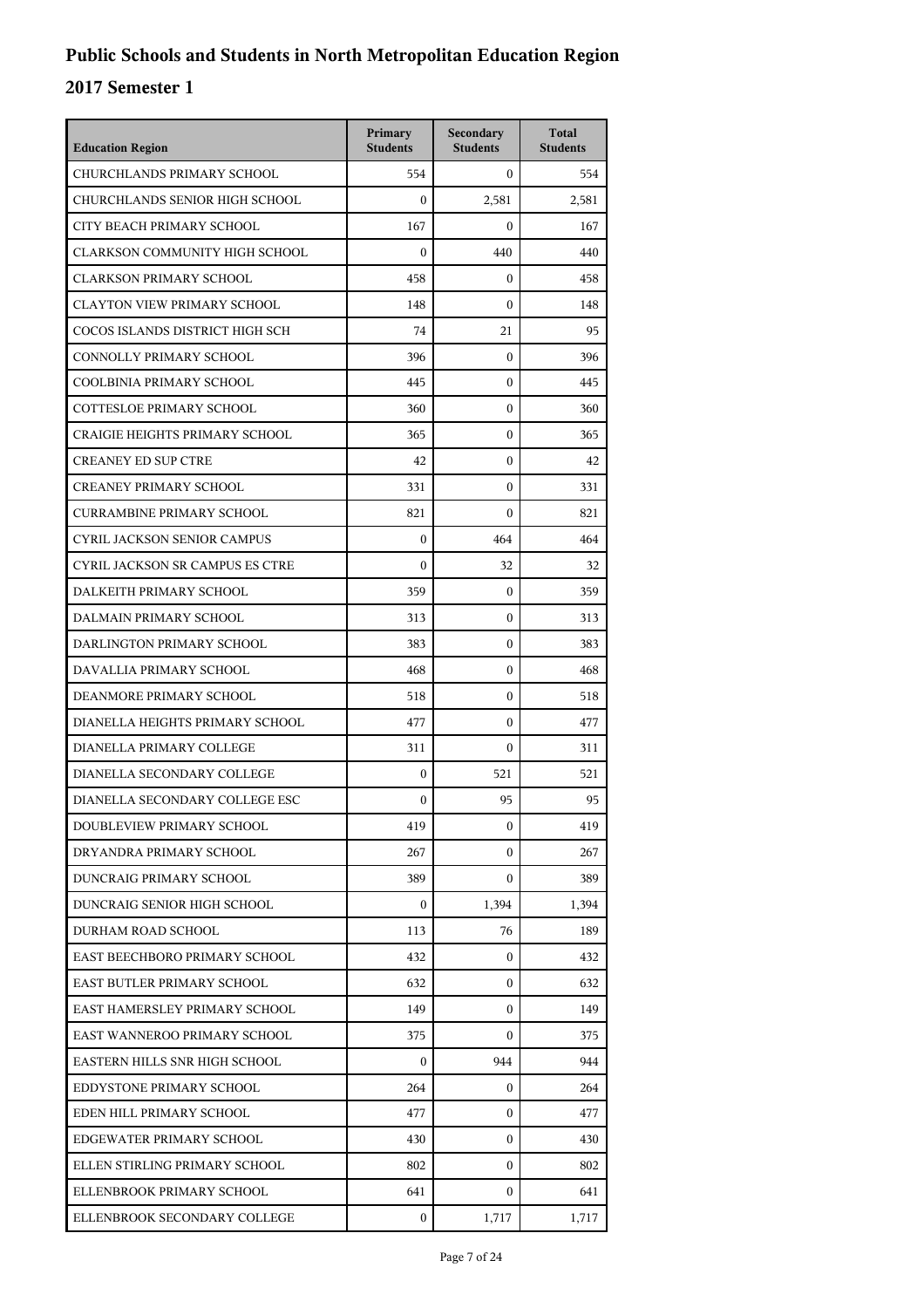| <b>Education Region</b>              | Primary<br><b>Students</b> | Secondary<br><b>Students</b> | <b>Total</b><br><b>Students</b> |
|--------------------------------------|----------------------------|------------------------------|---------------------------------|
| <b>EMBLETON PRIMARY SCHOOL</b>       | 136                        | $\mathbf{0}$                 | 136                             |
| FLOREAT PARK PRIMARY SCHOOL          | 617                        | $\mathbf{0}$                 | 617                             |
| FRESHWATER BAY PRIMARY SCHOOL        | 475                        | $\mathbf{0}$                 | 475                             |
| GIDGEGANNUP PRIMARY SCHOOL           | 231                        | $\mathbf{0}$                 | 231                             |
| GINGIN DISTRICT HIGH SCHOOL          | 231                        | 121                          | 352                             |
| <b>GIRRAWHEEN SENIOR HIGH SCHOOL</b> | $\mathbf{0}$               | 467                          | 467                             |
| <b>GLADYS NEWTON SCHOOL</b>          | 29                         | 59                           | 88                              |
| <b>GLEN FORREST COM KINDERGARTEN</b> | 14                         | $\mathbf{0}$                 | 14                              |
| <b>GLEN FORREST PRIMARY SCHOOL</b>   | 274                        | $\mathbf{0}$                 | 274                             |
| <b>GLENDALE PRIMARY SCHOOL</b>       | 310                        | 0                            | 310                             |
| <b>GLENGARRY PRIMARY SCHOOL</b>      | 405                        | $\mathbf{0}$                 | 405                             |
| <b>GOOLLELAL PRIMARY SCHOOL</b>      | 237                        | $\mathbf{0}$                 | 237                             |
| GOVERNOR STIRLING SNR HIGH SCH       | $\mathbf{0}$               | 946                          | 946                             |
| <b>GREENMOUNT PRIMARY SCHOOL</b>     | 364                        | $\mathbf{0}$                 | 364                             |
| <b>GREENWOOD COLLEGE</b>             | $\boldsymbol{0}$           | 1,071                        | 1,071                           |
| <b>GREENWOOD PRIMARY SCHOOL</b>      | 389                        | $\mathbf{0}$                 | 389                             |
| <b>GUILDFORD PRIMARY SCHOOL</b>      | 300                        | $\mathbf{0}$                 | 300                             |
| HALIDON PRIMARY SCHOOL               | 257                        | $\mathbf{0}$                 | 257                             |
| HAMPTON PARK PRIMARY SCHOOL          | 398                        | $\mathbf{0}$                 | 398                             |
| HAMPTON SENIOR HIGH SCHOOL           | $\boldsymbol{0}$           | 829                          | 829                             |
| HAWKER PARK PRIMARY SCHOOL           | 225                        | $\mathbf{0}$                 | 225                             |
| HEATHRIDGE PRIMARY SCHOOL            | 173                        | $\mathbf{0}$                 | 173                             |
| HELENA VALLEY PRIMARY SCHOOL         | 294                        | $\mathbf{0}$                 | 294                             |
| HERNE HILL PRIMARY SCHOOL            | 170                        | $\mathbf{0}$                 | 170                             |
| HIGHGATE PRIMARY SCHOOL              | 619                        | $\mathbf{0}$                 | 619                             |
| HILLARYS COMMUNITY KINDERGARTEN      | 29                         | $\boldsymbol{0}$             | 29                              |
| HILLARYS PRIMARY SCHOOL              | 571                        | $\mathbf{0}$                 | 571                             |
| HILLCREST PRIMARY SCHOOL             | 371                        | $\mathbf{0}$                 | 371                             |
| <b>HOCKING PRIMARY SCHOOL</b>        | 642                        | $\mathbf{0}$                 | 642                             |
| HOLLYWOOD PRIMARY SCHOOL             | 278                        | $\mathbf{0}$                 | 278                             |
| HUDSON PARK PRIMARY SCHOOL           | 268                        | $\mathbf{0}$                 | 268                             |
| ILLAWARRA PRIMARY SCHOOL             | 381                        | $\mathbf{0}$                 | 381                             |
| INGLEWOOD PRIMARY SCHOOL             | 564                        | $\mathbf{0}$                 | 564                             |
| JOHN BUTLER PRIMARY COLLEGE          | 668                        | $\mathbf{0}$                 | 668                             |
| JOHN FORREST SECONDARY COLLEGE       | 0                          | 1,140                        | 1,140                           |
| <b>JOLIMONT PRIMARY SCHOOL</b>       | 281                        | $\mathbf{0}$                 | 281                             |
| <b>JOONDALUP ED SUP CTRE</b>         | 53                         | $\mathbf{0}$                 | 53                              |
| JOONDALUP PRIMARY SCHOOL             | 467                        | $\mathbf{0}$                 | 467                             |
| JOSEPH BANKS SECONDARY COLLEGE       | $\mathbf{0}$               | 1,089                        | 1,089                           |
| KAPINARA PRIMARY SCHOOL              | 384                        | $\mathbf{0}$                 | 384                             |
| KARRINYUP PRIMARY SCHOOL             | 480                        | $\mathbf{0}$                 | 480                             |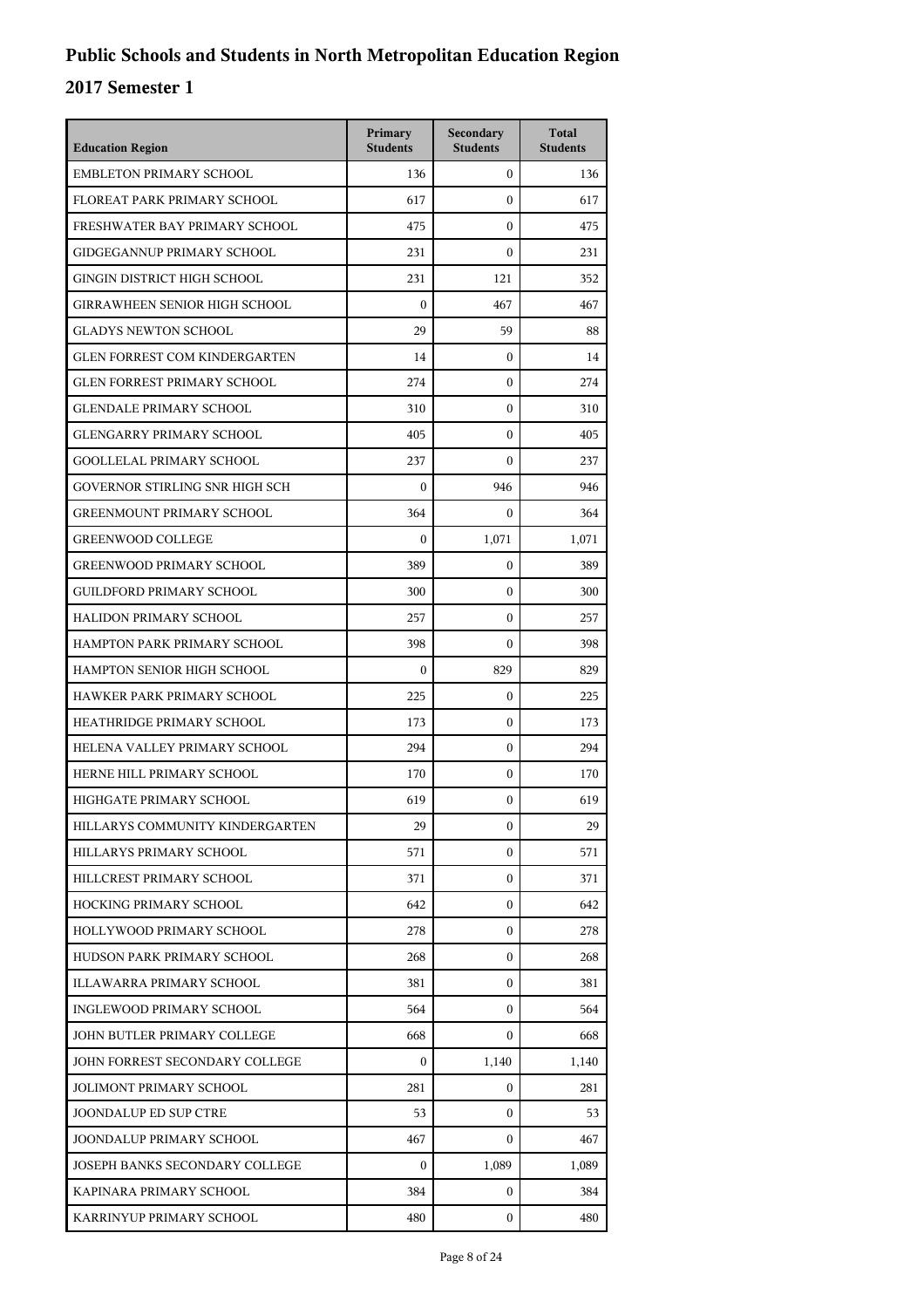| <b>Education Region</b>         | Primary<br><b>Students</b> | Secondary<br><b>Students</b> | <b>Total</b><br><b>Students</b> |
|---------------------------------|----------------------------|------------------------------|---------------------------------|
| <b>KIARA COLLEGE</b>            | $\overline{0}$             | 417                          | 417                             |
| <b>KINROSS COLLEGE</b>          | $\theta$                   | 621                          | 621                             |
| KINROSS PRIMARY SCHOOL          | 672                        | $\boldsymbol{0}$             | 672                             |
| KOONDOOLA PRIMARY SCHOOL        | 333                        | $\boldsymbol{0}$             | 333                             |
| KYILLA PRIMARY SCHOOL           | 311                        | $\boldsymbol{0}$             | 311                             |
| LAKE GWELUP PRIMARY SCHOOL      | 490                        | $\boldsymbol{0}$             | 490                             |
| LAKE MONGER PRIMARY SCHOOL      | 207                        | $\mathbf{0}$                 | 207                             |
| LANCELIN PRIMARY SCHOOL         | 112                        | $\mathbf{0}$                 | 112                             |
| LANDSDALE PRIMARY SCHOOL        | 802                        | $\boldsymbol{0}$             | 802                             |
| LOCKRIDGE PRIMARY SCHOOL        | 257                        | $\boldsymbol{0}$             | 257                             |
| MADELEY PRIMARY SCHOOL          | 530                        | $\boldsymbol{0}$             | 530                             |
| MALVERN SPRINGS PRIMARY SCHOOL  | 741                        | $\mathbf{0}$                 | 741                             |
| MARANGAROO PRIMARY SCHOOL       | 244                        | $\boldsymbol{0}$             | 244                             |
| <b>MARMION PRIMARY SCHOOL</b>   | 393                        | $\boldsymbol{0}$             | 393                             |
| MAYLANDS PENINSULA PRIMARY SCH  | 690                        | $\boldsymbol{0}$             | 690                             |
| <b>MERRIWA ED SUP CTRE</b>      | 32                         | $\boldsymbol{0}$             | 32                              |
| MERRIWA PRIMARY SCHOOL          | 426                        | $\mathbf{0}$                 | 426                             |
| MIDDLE SWAN PRIMARY SCHOOL      | 454                        | $\boldsymbol{0}$             | 454                             |
| MIDVALE PRIMARY SCHOOL          | 343                        | $\boldsymbol{0}$             | 343                             |
| MINDARIE PRIMARY SCHOOL         | 718                        | $\boldsymbol{0}$             | 718                             |
| MINDARIE SENIOR COLLEGE         | $\boldsymbol{0}$           | 861                          | 861                             |
| MOORDITJ NOONGAR COM COLLEGE    | 72                         | $\mathbf{0}$                 | 72                              |
| MORLEY PRIMARY SCHOOL           | 187                        | $\boldsymbol{0}$             | 187                             |
| MORLEY SENIOR HIGH SCHOOL       | $\boldsymbol{0}$           | 1,100                        | 1,100                           |
| MOSMAN PARK PRIMARY SCHOOL      | 392                        | $\mathbf{0}$                 | 392                             |
| MOSMAN PARK SCHOOL FOR DEAF CHN | 13                         | 0                            | 13                              |
| MOUNT CLAREMONT PRIMARY SCHOOL  | 206                        | $\mathbf{0}$                 | 206                             |
| MOUNT HAWTHORN ED SUP CTRE      | 27                         | $\mathbf{0}$                 | 27                              |
| MOUNT HAWTHORN PRIMARY SCHOOL   | 840                        | $\mathbf{0}$                 | 840                             |
| MOUNT HELENA PRIMARY SCHOOL     | 202                        | $\mathbf{0}$                 | 202                             |
| MOUNT LAWLEY PRIMARY SCHOOL     | 512                        | $\mathbf{0}$                 | 512                             |
| MOUNT LAWLEY SENIOR HIGH SCHOOL | $\Omega$                   | 1,645                        | 1,645                           |
| MULLALOO BEACH PRIMARY SCHOOL   | 312                        | 0                            | 312                             |
| MULLALOO COMMUNITY KINDERGARTEN | 36                         | 0                            | 36                              |
| MULLALOO HEIGHTS PRIMARY SCHOOL | 246                        | $\mathbf{0}$                 | 246                             |
| MUNDARING PRIMARY SCHOOL        | 322                        | $\mathbf{0}$                 | 322                             |
| NEDLANDS PRIMARY SCHOOL         | 512                        | $\mathbf{0}$                 | 512                             |
| NEWBOROUGH PRIMARY SCHOOL       | 400                        | $\mathbf{0}$                 | 400                             |
| NOLLAMARA PRIMARY SCHOOL        | 251                        | 0                            | 251                             |
| NORANDA PRIMARY SCHOOL          | 367                        | $\mathbf{0}$                 | 367                             |
| NORTH BALGA PRIMARY SCHOOL      | 230                        | $\mathbf{0}$                 | 230                             |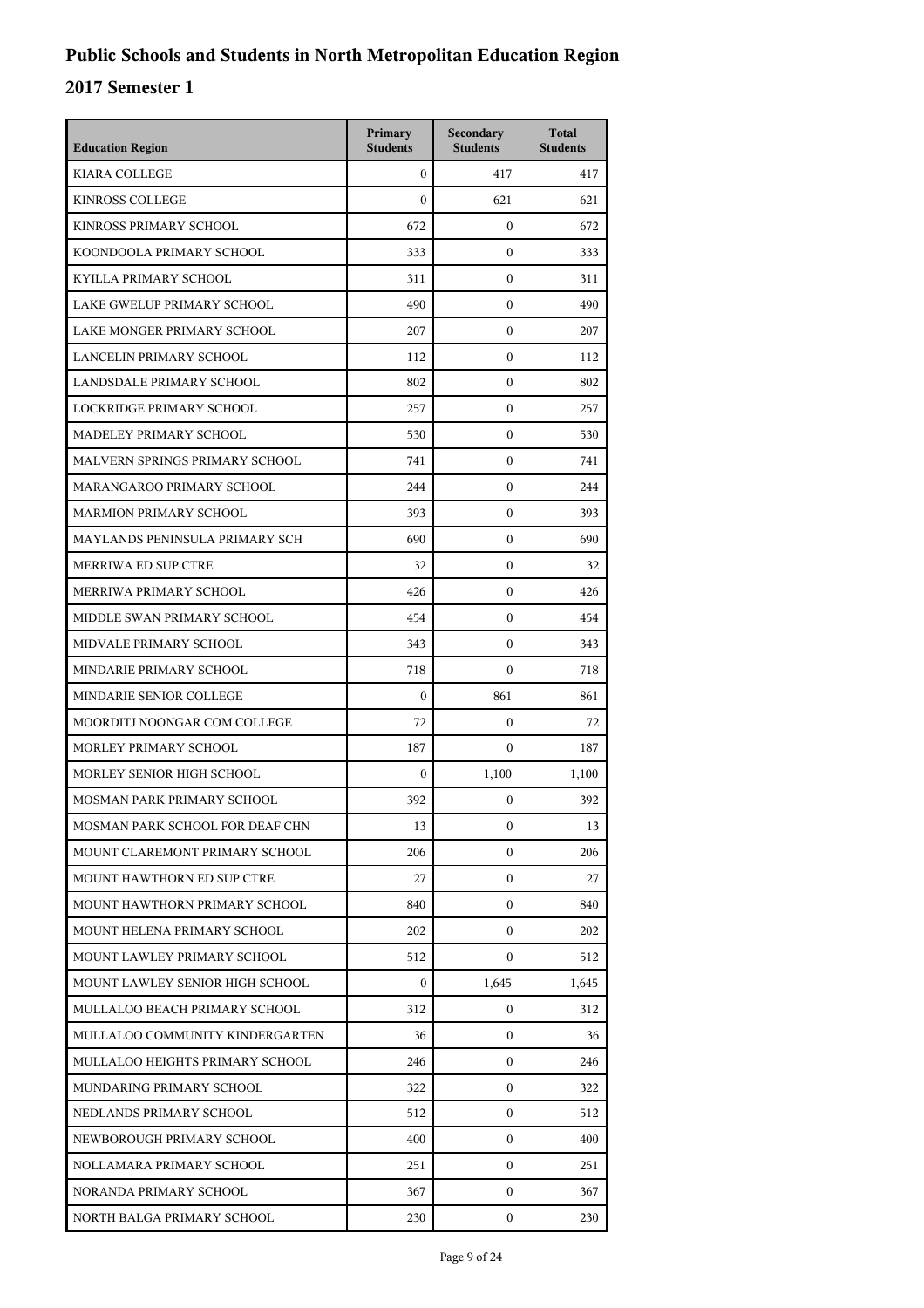| <b>Education Region</b>               | Primary<br><b>Students</b> | Secondary<br><b>Students</b> | <b>Total</b><br><b>Students</b> |
|---------------------------------------|----------------------------|------------------------------|---------------------------------|
| NORTH BEACH PRIMARY SCHOOL            | 360                        | $\mathbf{0}$                 | 360                             |
| NORTH COTTESLOE PRIMARY SCHOOL        | 391                        | $\boldsymbol{0}$             | 391                             |
| NORTH EAST METRO LANG DEV CTR         | 256                        | $\boldsymbol{0}$             | 256                             |
| NORTH MORLEY PRIMARY SCHOOL           | 203                        | $\boldsymbol{0}$             | 203                             |
| NORTH PERTH PRIMARY SCHOOL            | 466                        | $\mathbf{0}$                 | 466                             |
| NORTH WOODVALE PRIMARY SCHOOL         | 397                        | $\mathbf{0}$                 | 397                             |
| OCEAN REEF PRIMARY SCHOOL             | 275                        | $\boldsymbol{0}$             | 275                             |
| OCEAN REEF SENIOR HIGH SCHOOL         | $\mathbf{0}$               | 1,165                        | 1,165                           |
| OSBORNE PRIMARY SCHOOL                | 177                        | $\boldsymbol{0}$             | 177                             |
| PADBURY COMMUNITY KINDERGARTEN        | 11                         | 0                            | 11                              |
| PADBURY PRIMARY SCHOOL                | 97                         | $\mathbf{0}$                 | 97                              |
| PARKERVILLE PRIMARY SCHOOL            | 295                        | $\mathbf{0}$                 | 295                             |
| PEARSALL PRIMARY SCHOOL               | 449                        | $\boldsymbol{0}$             | 449                             |
| PERTH MODERN SCHOOL                   | $\boldsymbol{0}$           | 1,381                        | 1,381                           |
| POSEIDON PRIMARY SCHOOL               | 291                        | $\mathbf{0}$                 | 291                             |
| POYNTER PRIMARY SCHOOL                | 527                        | $\mathbf{0}$                 | 527                             |
| QUINNS BEACH PRIMARY SCHOOL           | 477                        | $\boldsymbol{0}$             | 477                             |
| QUINNS ROCKS PRIMARY SCHOOL           | 408                        | $\boldsymbol{0}$             | 408                             |
| RAWLINSON PRIMARY SCHOOL              | 465                        | $\boldsymbol{0}$             | 465                             |
| ROSALIE PRIMARY SCHOOL                | 564                        | $\mathbf{0}$                 | 564                             |
| ROSEWORTH ED SUP CTRE                 | 25                         | $\mathbf{0}$                 | 25                              |
| ROSEWORTH PRIMARY SCHOOL              | 284                        | $\boldsymbol{0}$             | 284                             |
| SAWYERS VALLEY PRIMARY SCHOOL         | 190                        | $\boldsymbol{0}$             | 190                             |
| SCARBOROUGH PRIMARY SCHOOL            | 172                        | $\mathbf{0}$                 | 172                             |
| SCHOOL OF ISOLATED AND DISTANCE       | 104                        | 253                          | 357                             |
| <b>SEAVIEW COMMUNITY KINDERGARTEN</b> | 38                         | $\mathbf{0}$                 | 38                              |
| <b>SHENTON COLLEGE</b>                | $\mathbf{0}$               | 1,969                        | 1,969                           |
| SHENTON COLLEGE DEAF ED CTRE          | $\Omega$                   | 33                           | 33                              |
| SIR DAVID BRAND SCHOOL                | 26                         | 27                           | 53                              |
| SOMERLY PRIMARY SCHOOL                | 477                        | $\mathbf{0}$                 | 477                             |
| SORRENTO PRIMARY SCHOOL               | 407                        | 0                            | 407                             |
| SOUTH BALLAJURA ED SUP CTRE           | 57                         | $\mathbf{0}$                 | 57                              |
| SOUTH BALLAJURA PRIMARY SCHOOL        | 433                        | $\mathbf{0}$                 | 433                             |
| SOUTH PADBURY PRIMARY SCHOOL          | 374                        | $\mathbf{0}$                 | 374                             |
| SPRING HILL PRIMARY SCHOOL            | 752                        | $\mathbf{0}$                 | 752                             |
| SPRINGFIELD PRIMARY SCHOOL            | 381                        | 0                            | 381                             |
| <b>SSEN: BEHAVIOUR AND ENGAGEMENT</b> | $\mathbf{0}$               | 18                           | 18                              |
| <b>SSEN: SENSORY</b>                  | 83                         | $\mathbf{0}$                 | 83                              |
| SUBIACO PRIMARY SCHOOL                | 625                        | $\mathbf{0}$                 | 625                             |
| SUTHERLAND DIANELLA PRIMARY SCH       | 336                        | $\mathbf{0}$                 | 336                             |
| SWAN VIEW PRIMARY SCHOOL              | 323                        | $\mathbf{0}$                 | 323                             |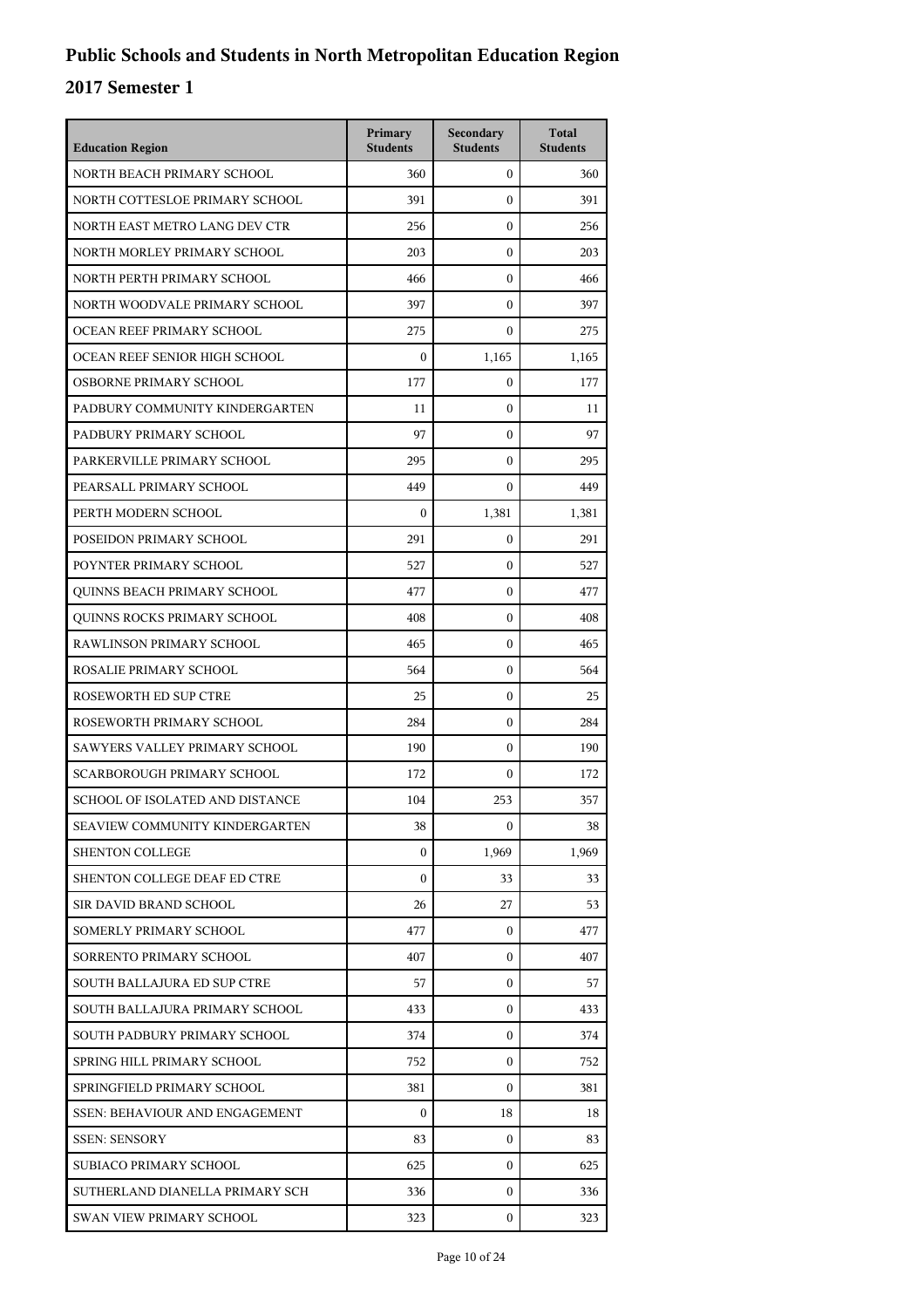| <b>Education Region</b>         | Primary<br><b>Students</b> | Secondary<br><b>Students</b> | <b>Total</b><br><b>Students</b> |
|---------------------------------|----------------------------|------------------------------|---------------------------------|
| SWAN VIEW SENIOR HIGH SCHOOL    | $\Omega$                   | 582                          | 582                             |
| SWANBOURNE PRIMARY SCHOOL       | 415                        | $\mathbf{0}$                 | 415                             |
| TAKARI PRIMARY SCHOOL           | 162                        | $\Omega$                     | 162                             |
| TAPPING PRIMARY SCHOOL          | 777                        | $\boldsymbol{0}$             | 777                             |
| <b>TUART COLLEGE</b>            | $\mathbf{0}$               | 115                          | 115                             |
| TUART HILL COM KINDERGARTEN     | 19                         | $\mathbf{0}$                 | 19                              |
| TUART HILL PRIMARY SCHOOL       | 407                        | $\mathbf{0}$                 | 407                             |
| TWO ROCKS PRIMARY SCHOOL        | 461                        | $\Omega$                     | 461                             |
| UPPER SWAN PRIMARY SCHOOL       | 474                        | $\boldsymbol{0}$             | 474                             |
| WADDINGTON PRIMARY SCHOOL       | 99                         | $\boldsymbol{0}$             | 99                              |
| <b>WANNEROO PRIMARY SCHOOL</b>  | 482                        | $\mathbf{0}$                 | 482                             |
| WANNEROO SECONDARY COLLEGE      | $\boldsymbol{0}$           | 1,053                        | 1,053                           |
| WARRIAPENDI PRIMARY SCHOOL      | 202                        | $\mathbf{0}$                 | 202                             |
| WARWICK SENIOR HIGH SCHOOL      | $\boldsymbol{0}$           | 646                          | 646                             |
| WELD SQUARE PRIMARY SCHOOL      | 162                        | $\mathbf{0}$                 | 162                             |
| WEMBLEY DOWNS PRIMARY SCHOOL    | 415                        | $\mathbf{0}$                 | 415                             |
| WEMBLEY PRIMARY SCHOOL          | 799                        | $\mathbf{0}$                 | 799                             |
| WEST BALCATTA PRIMARY SCHOOL    | 500                        | $\Omega$                     | 500                             |
| WEST BEECHBORO PRIMARY SCHOOL   | 475                        | $\mathbf{0}$                 | 475                             |
| WEST COAST LANGUAGE DEVELOPMENT | 284                        | $\mathbf{0}$                 | 284                             |
| WEST COAST SEC ED SUP CTRE      | $\boldsymbol{0}$           | 86                           | 86                              |
| WEST GREENWOOD PRIMARY SCHOOL   | 476                        | $\mathbf{0}$                 | 476                             |
| WEST LEEDERVILLE PRIMARY SCHOOL | 534                        | $\Omega$                     | 534                             |
| WEST MORLEY PRIMARY SCHOOL      | 278                        | $\mathbf{0}$                 | 278                             |
| WESTMINSTER ED SUP CTRE         | 46                         | $\boldsymbol{0}$             | 46                              |
| WESTMINSTER JNR PRI SCHOOL      | 256                        | $\mathbf{0}$                 | 256                             |
| WESTMINSTER PRIMARY SCHOOL      | 107                        | $\mathbf{0}$                 | 107                             |
| WOODBRIDGE PRIMARY SCHOOL       | 371                        | $\overline{0}$               | 371                             |
| WOODLANDS PRIMARY SCHOOL        | 453                        | $\mathbf{0}$                 | 453                             |
| WOODVALE PRIMARY SCHOOL         | 416                        | 0                            | 416                             |
| WOODVALE SECONDARY COLLEGE      | $\mathbf{0}$               | 1,427                        | 1,427                           |
| WOOROLOO PRIMARY SCHOOL         | 70                         | 0                            | 70                              |
| YANCHEP BEACH PRIMARY SCHOOL    | 677                        | $\mathbf{0}$                 | 677                             |
| YANCHEP DISTRICT HIGH SCHOOL    | 340                        | 370                          | 710                             |
| YOKINE PRIMARY SCHOOL           | 337                        | 0                            | 337                             |
| YULUMA PRIMARY SCHOOL           | 211                        | 0                            | 211                             |
| TOTAL                           | 71,616                     | 36,918                       | 108,534                         |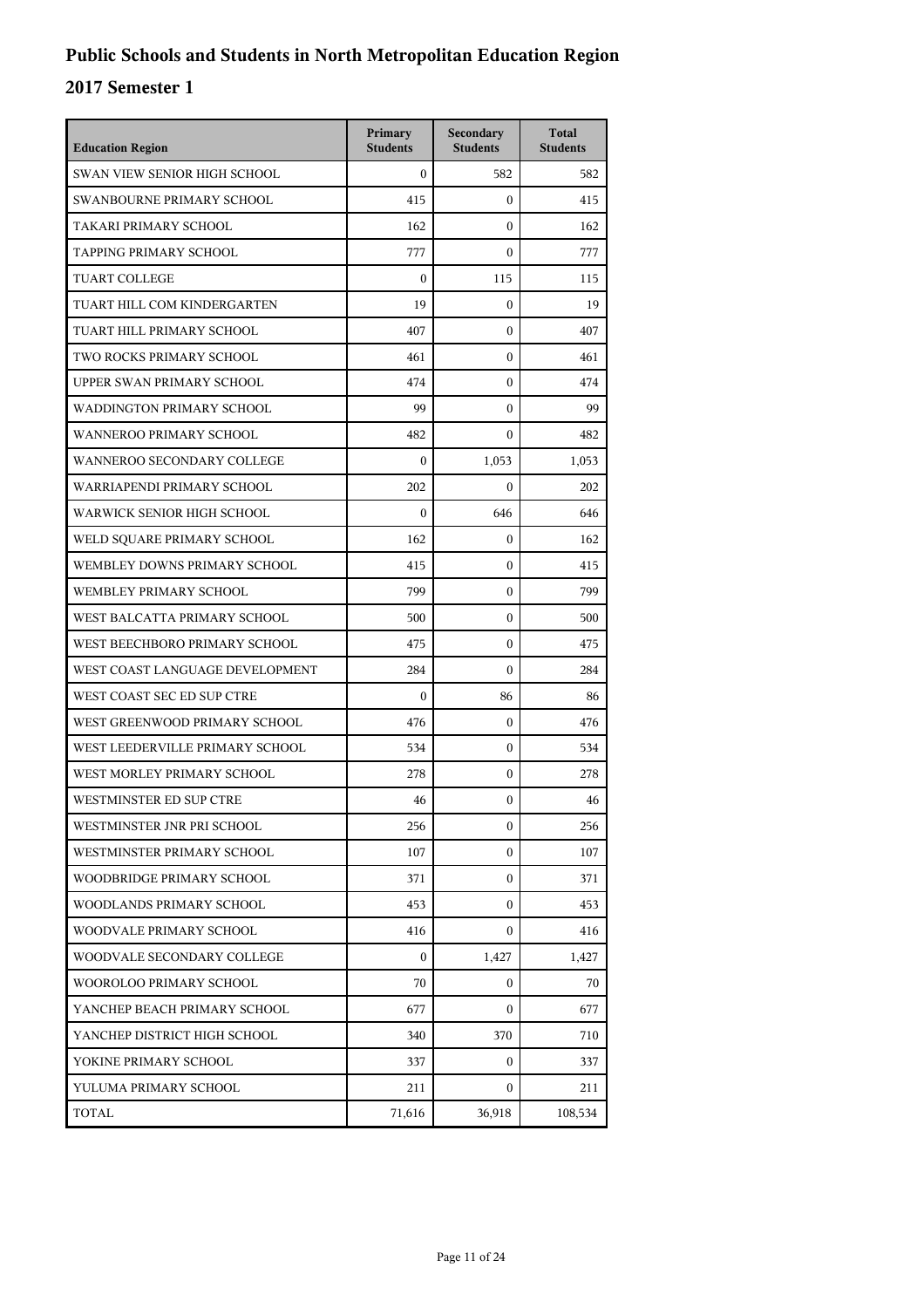## **Public Schools and Students in Pilbara Education Region**

| <b>Education Region</b>        | Primary<br><b>Students</b> | Secondary<br><b>Students</b> | <b>Total</b><br><b>Students</b> |
|--------------------------------|----------------------------|------------------------------|---------------------------------|
| <b>BALER PRIMARY SCHOOL</b>    | 593                        | 0                            | 593                             |
| BAYNTON WEST PRIMARY SCHOOL    | 722                        | 0                            | 722                             |
| <b>CASSIA ED SUP CTRE</b>      | 20                         | $\theta$                     | 20                              |
| CASSIA PRIMARY SCHOOL          | 488                        | 0                            | 488                             |
| DAMPIER PRIMARY SCHOOL         | 208                        | 0                            | 208                             |
| HEDLAND SENIOR HIGH SCHOOL     | $\mathbf{0}$               | 834                          | 834                             |
| JIGALONG REM COM SCHOOL        | 52                         | 27                           | 79                              |
| KARRATHA PRIMARY SCHOOL        | 322                        | $\mathbf{0}$                 | 322                             |
| KARRATHA SENIOR HIGH SCHOOL    | $\mathbf{0}$               | 1,040                        | 1,040                           |
| MARBLE BAR PRIMARY SCHOOL      | 29                         | 12                           | 41                              |
| MILLARS WELL PRIMARY SCHOOL    | 267                        | 0                            | 267                             |
| NEWMAN PRIMARY SCHOOL          | 252                        | 0                            | 252                             |
| NEWMAN SENIOR HIGH SCHOOL      | $\mathbf{0}$               | 310                          | 310                             |
| NORTH TOM PRICE PRIMARY SCHOOL | 271                        | 0                            | 271                             |
| NULLAGINE PRIMARY SCHOOL       | 16                         | 16                           | 32                              |
| <b>ONSLOW PRIMARY SCHOOL</b>   | 92                         | 30                           | 122                             |
| PANNAWONICA PRIMARY SCHOOL     | 122                        | 1                            | 123                             |
| PARABURDOO PRIMARY SCHOOL      | 222                        | $\theta$                     | 222                             |
| PEGS CREEK PRIMARY SCHOOL      | 239                        | 0                            | 239                             |
| PORT HEDLAND PRIMARY SCHOOL    | 475                        | 0                            | 475                             |
| PORT HEDLAND SCHOOL OF THE AIR | 23                         | 1                            | 24                              |
| ROEBOURNE DISTRICT HIGH SCHOOL | 116                        | 69                           | 185                             |
| SOUTH HEDLAND PRIMARY SCHOOL   | 206                        | $\mathbf{0}$                 | 206                             |
| SOUTH NEWMAN PRIMARY SCHOOL    | 420                        | 0                            | 420                             |
| TAMBREY PRIMARY SCHOOL         | 558                        | 0                            | 558                             |
| TOM PRICE PRIMARY SCHOOL       | 266                        | 0                            | 266                             |
| TOM PRICE SENIOR HIGH SCHOOL   | $\boldsymbol{0}$           | 275                          | 275                             |
| WICKHAM PRIMARY SCHOOL         | 299                        | 0                            | 299                             |
| YANDEYARRA REM COM SCHOOL      | 18                         | 15                           | 33                              |
| TOTAL                          | 6,296                      | 2,630                        | 8,926                           |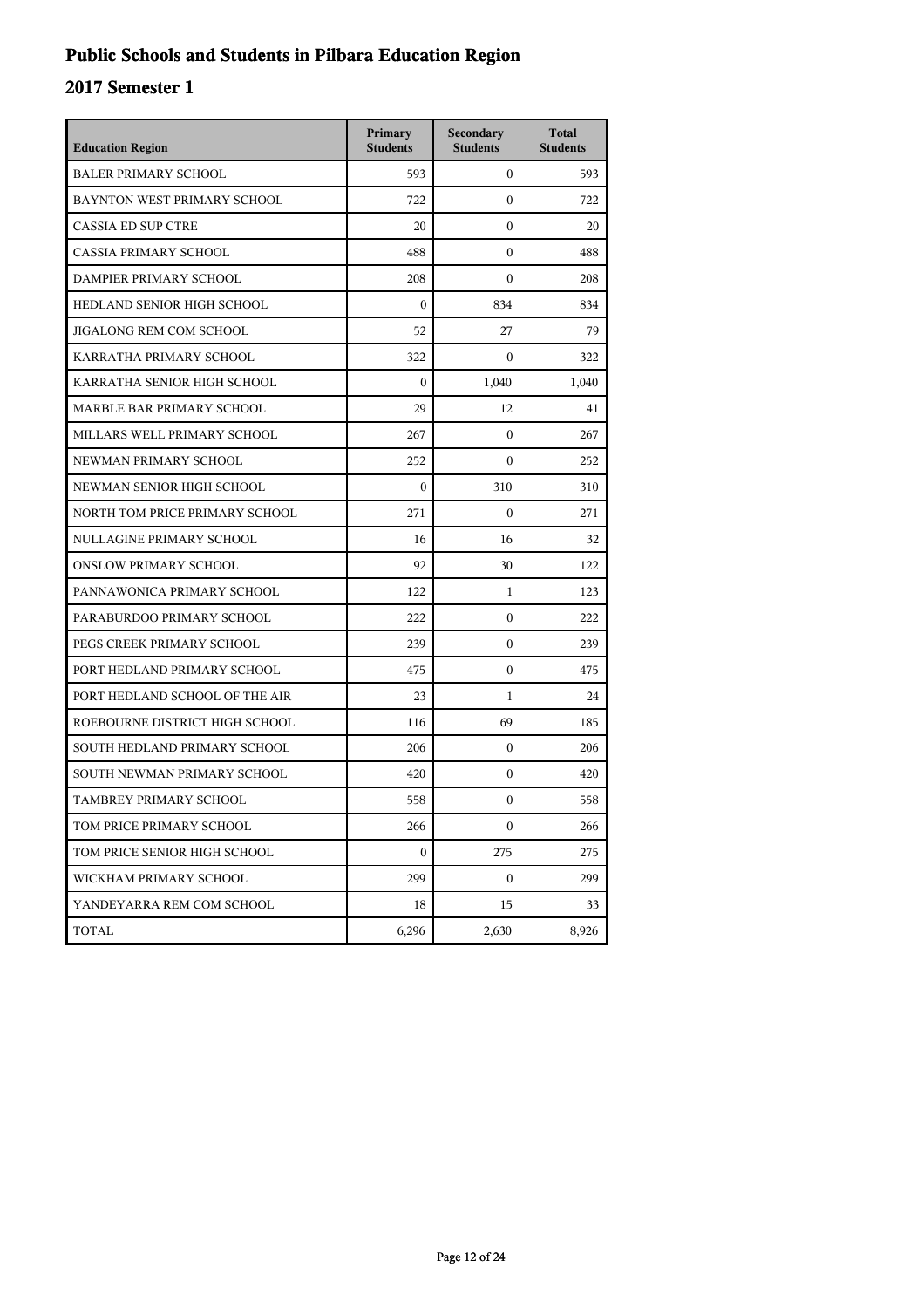| <b>Education Region</b>                | Primary<br><b>Students</b> | Secondary<br><b>Students</b> | <b>Total</b><br><b>Students</b> |
|----------------------------------------|----------------------------|------------------------------|---------------------------------|
| APPLECROSS PRIMARY SCHOOL              | 557                        | $\mathbf{0}$                 | 557                             |
| APPLECROSS SENIOR HIGH SCHOOL          | $\boldsymbol{0}$           | 1,485                        | 1,485                           |
| ARDROSS PRIMARY SCHOOL                 | 408                        | $\mathbf{0}$                 | 408                             |
| <b>ARMADALE ED SUP CTRE</b>            | 0                          | 59                           | 59                              |
| ARMADALE PRIMARY SCHOOL                | 434                        | $\Omega$                     | 434                             |
| ARMADALE SENIOR HIGH SCHOOL            | $\mathbf{0}$               | 660                          | 660                             |
| ASHBURTON DRIVE PRIMARY SCHOOL         | 463                        | $\mathbf{0}$                 | 463                             |
| ATTADALE PRIMARY SCHOOL                | 359                        | $\mathbf{0}$                 | 359                             |
| <b>ATWELL COLLEGE</b>                  | $\mathbf{0}$               | 1,442                        | 1,442                           |
| ATWELL PRIMARY SCHOOL                  | 785                        | $\mathbf{0}$                 | 785                             |
| AUBIN GROVE PRIMARY SCHOOL             | 1,151                      | $\mathbf{0}$                 | 1,151                           |
| <b>BALDIVIS GARDENS PRIMARY SCHOOL</b> | 219                        | $\mathbf{0}$                 | 219                             |
| <b>BALDIVIS PRIMARY SCHOOL</b>         | 748                        | $\mathbf{0}$                 | 748                             |
| <b>BALDIVIS SECONDARY COLLEGE</b>      | $\mathbf{0}$               | 1,738                        | 1,738                           |
| <b>BANKSIA PARK PRIMARY SCHOOL</b>     | 291                        | $\mathbf{0}$                 | 291                             |
| BANNISTER CREEK PRIMARY SCHOOL         | 552                        | $\mathbf{0}$                 | 552                             |
| <b>BATEMAN PRIMARY SCHOOL</b>          | 265                        | $\mathbf{0}$                 | 265                             |
| BEACONSFIELD PRIMARY SCHOOL            | 410                        | $\mathbf{0}$                 | 410                             |
| BECKENHAM PRIMARY SCHOOL               | 447                        | $\mathbf{0}$                 | 447                             |
| BEELIAR PRIMARY SCHOOL                 | 465                        | $\mathbf{0}$                 | 465                             |
| BELMAY PRIMARY SCHOOL                  | 211                        | $\mathbf{0}$                 | 211                             |
| <b>BELMONT CITY COLLEGE</b>            | $\mathbf{0}$               | 845                          | 845                             |
| BELMONT PRIMARY SCHOOL                 | 134                        | $\mathbf{0}$                 | 134                             |
| BENTLEY PRIMARY SCHOOL                 | 149                        | $\mathbf{0}$                 | 149                             |
| BERTRAM PRIMARY SCHOOL                 | 994                        | $\mathbf{0}$                 | 994                             |
| BIBRA LAKE PRIMARY SCHOOL              | 331                        | $\boldsymbol{0}$             | 331                             |
| <b>BICTON PRIMARY SCHOOL</b>           | 402                        | $\mathbf{0}$                 | 402                             |
| BLETCHLEY PARK PRIMARY SCHOOL          | 1,053                      | $\mathbf{0}$                 | 1,053                           |
| <b>BOORAGOON PRIMARY SCHOOL</b>        | 403                        | $\mathbf{0}$                 | 403                             |
| BRAMFIELD PARK PRIMARY SCHOOL          | 278                        | $\mathbf{0}$                 | 278                             |
| BRENTWOOD PRIMARY SCHOOL               | 347                        | $\mathbf{0}$                 | 347                             |
| BROOKMAN PRIMARY SCHOOL                | 322                        | $\mathbf{0}$                 | 322                             |
| <b>BULL CREEK PRIMARY SCHOOL</b>       | 362                        | $\mathbf{0}$                 | 362                             |
| <b>BUNGAREE PRIMARY SCHOOL</b>         | 274                        | $\mathbf{0}$                 | 274                             |
| BURRENDAH PRIMARY SCHOOL               | 608                        | $\mathbf{0}$                 | 608                             |
| BYFORD COMMUNITY KINDERGARTEN          | 36                         | $\mathbf{0}$                 | 36                              |
| BYFORD PRIMARY SCHOOL                  | 327                        | $\mathbf{0}$                 | 327                             |
| BYFORD SECONDARY COLLEGE               | $\mathbf{0}$               | 1,032                        | 1,032                           |
| CALADENIA PRIMARY SCHOOL               | 785                        | $\mathbf{0}$                 | 785                             |
| CALISTA PRIMARY SCHOOL                 | 492                        | $\mathbf{0}$                 | 492                             |
| CAMPBELL PRIMARY SCHOOL                | 759                        | $\mathbf{0}$                 | 759                             |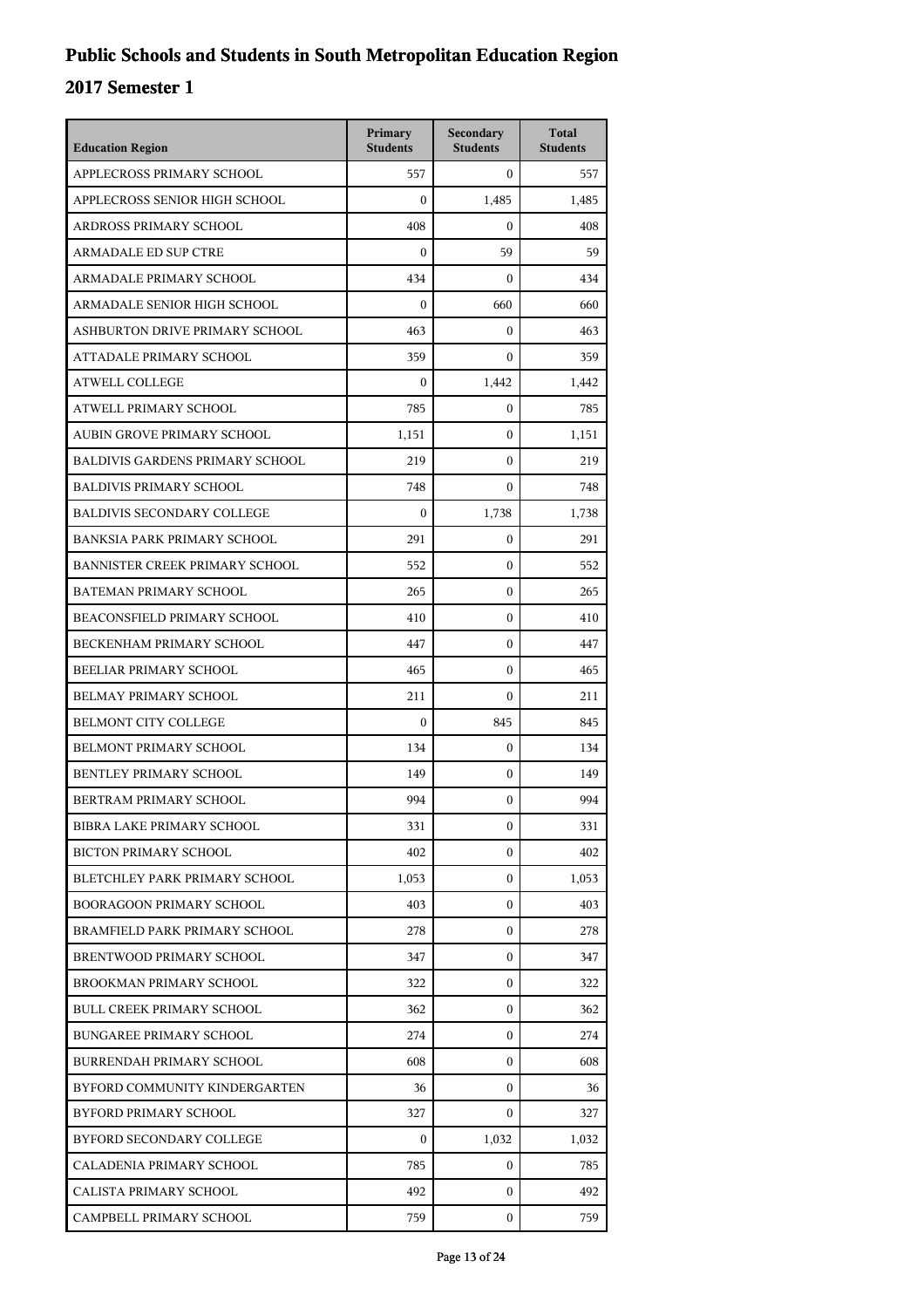| <b>Education Region</b>             | Primary<br><b>Students</b> | Secondary<br><b>Students</b> | <b>Total</b><br><b>Students</b> |
|-------------------------------------|----------------------------|------------------------------|---------------------------------|
| <b>CANNING COLLEGE</b>              | $\mathbf{0}$               | 523                          | 523                             |
| <b>CANNING VALE COLLEGE</b>         | $\mathbf{0}$               | 1,669                        | 1,669                           |
| CANNING VALE ED SUP CTRE            | 45                         | $\mathbf{0}$                 | 45                              |
| CANNING VALE PRIMARY SCHOOL         | 500                        | $\boldsymbol{0}$             | 500                             |
| CANNINGTON COM ED SUP CTRE          | $\boldsymbol{0}$           | 101                          | 101                             |
| CANNINGTON COMMUNITY COLLEGE        | 301                        | 426                          | 727                             |
| CARALEE COMMUNITY SCHOOL            | 318                        | $\boldsymbol{0}$             | 318                             |
| CARCOOLA PRIMARY SCHOOL             | 136                        | $\mathbf{0}$                 | 136                             |
| CARLISLE PRIMARY SCHOOL             | 355                        | $\boldsymbol{0}$             | 355                             |
| <b>CARSON STREET SCHOOL</b>         | 70                         | $\boldsymbol{0}$             | 70                              |
| <b>CASTLEREAGH SCHOOL</b>           | 11                         | 43                           | 54                              |
| <b>CECIL ANDREWS COLLEGE</b>        | $\mathbf{0}$               | 638                          | 638                             |
| CHALLIS COMMUNITY PRIMARY SCHOOL    | 878                        | $\mathbf{0}$                 | 878                             |
| <b>CHARTHOUSE PRIMARY SCHOOL</b>    | 511                        | $\boldsymbol{0}$             | 511                             |
| <b>CLIFTON HILLS PRIMARY SCHOOL</b> | 409                        | $\boldsymbol{0}$             | 409                             |
| <b>CLOVERDALE ED SUP CTRE</b>       | 38                         | $\mathbf{0}$                 | 38                              |
| CLOVERDALE PRIMARY SCHOOL           | 334                        | $\mathbf{0}$                 | 334                             |
| <b>COLLIER PRIMARY SCHOOL</b>       | 236                        | $\mathbf{0}$                 | 236                             |
| <b>COMET BAY COLLEGE</b>            | $\mathbf{0}$               | 1,740                        | 1,740                           |
| COMET BAY PRIMARY SCHOOL            | 925                        | $\boldsymbol{0}$             | 925                             |
| <b>COMO PRIMARY SCHOOL</b>          | 374                        | $\mathbf{0}$                 | 374                             |
| COMO SECONDARY COLLEGE              | $\mathbf{0}$               | 827                          | 827                             |
| COODANUP COLLEGE                    | $\overline{0}$             | 610                          | 610                             |
| <b>COOGEE PRIMARY SCHOOL</b>        | 512                        | $\boldsymbol{0}$             | 512                             |
| COOLBELLUP COMMUNITY SCHOOL         | 268                        | $\boldsymbol{0}$             | 268                             |
| COOLBELLUP LEARNING CENTRE          | 24                         | 0                            | 24                              |
| COOLOONGUP PRIMARY SCHOOL           | 366                        | $\mathbf{0}$                 | 366                             |
| <b>CURTIN PRIMARY SCHOOL</b>        | 119                        | $\mathbf{0}$                 | 119                             |
| DARLING RANGE SPORTS COLLEGE        | $\overline{0}$             | 1,005                        | 1,005                           |
| DAWSON PARK PRIMARY SCHOOL          | 485                        | $\mathbf{0}$                 | 485                             |
| DUDLEY PARK PRIMARY SCHOOL          | 464                        | 0                            | 464                             |
| <b>DWELLINGUP PRIMARY SCHOOL</b>    | 54                         | $\mathbf{0}$                 | 54                              |
| EAST FREMANTLE PRIMARY SCHOOL       | 426                        | $\mathbf{0}$                 | 426                             |
| EAST HAMILTON HILL PRIMARY SCH      | 176                        | 0                            | 176                             |
| EAST KENWICK PRIMARY SCHOOL         | 364                        | 0                            | 364                             |
| EAST MADDINGTON PRIMARY SCHOOL      | 398                        | 0                            | 398                             |
| EAST VIC PARK PRIMARY SCHOOL        | 304                        | $\mathbf{0}$                 | 304                             |
| EAST VICTORIA PARK ED SUP CTRE      | 16                         | $\mathbf{0}$                 | 16                              |
| EAST WAIKIKI PRIMARY SCHOOL         | 518                        | 0                            | 518                             |
| EDNEY PRIMARY SCHOOL                | 382                        | 0                            | 382                             |
| <b>ENDEAVOUR ED SUP CTRE</b>        | 44                         | $\mathbf{0}$                 | 44                              |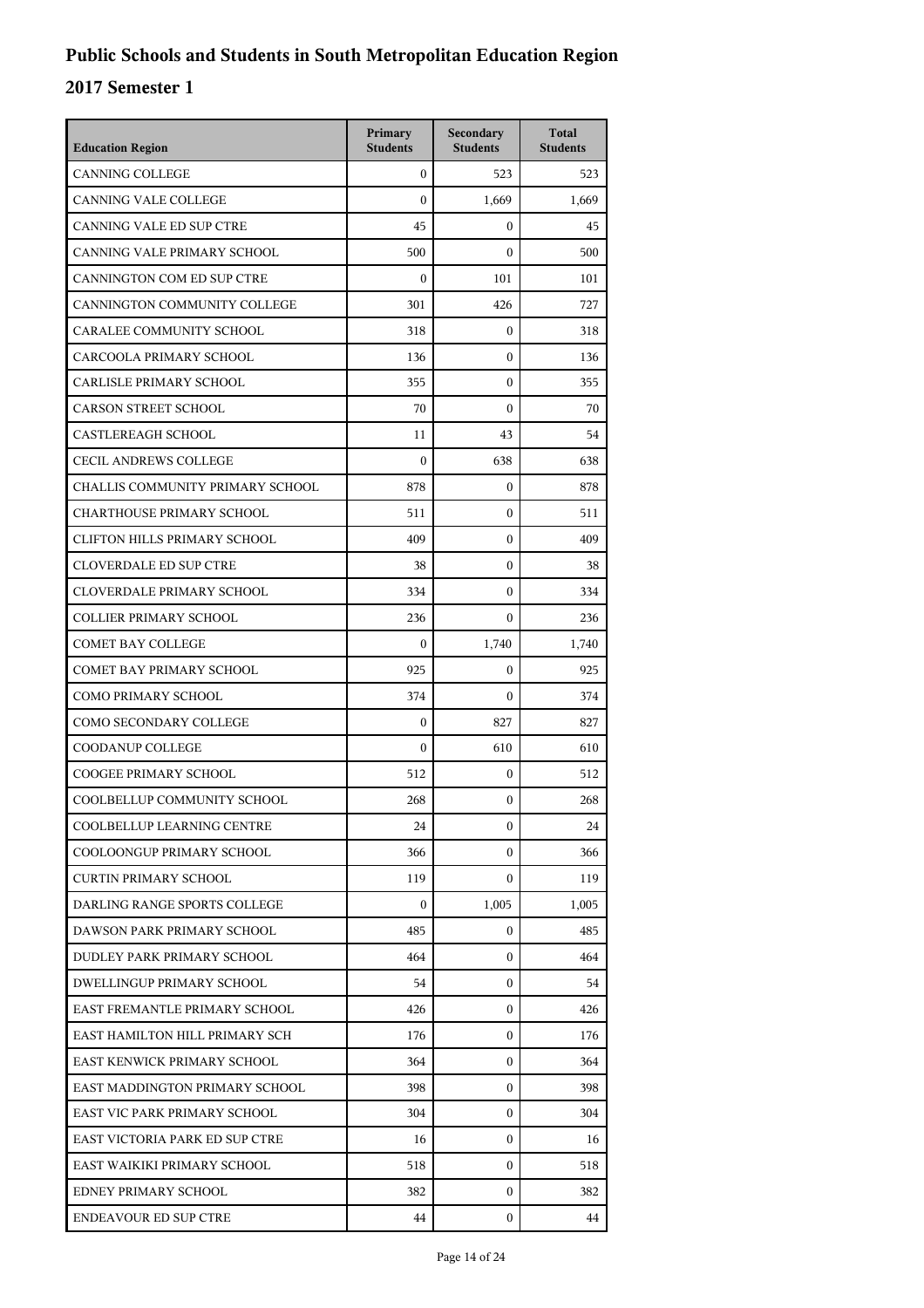| <b>Education Region</b>               | Primary<br><b>Students</b> | Secondary<br><b>Students</b> | <b>Total</b><br><b>Students</b> |
|---------------------------------------|----------------------------|------------------------------|---------------------------------|
| ENDEAVOUR PRIMARY SCHOOL              | 529                        | $\mathbf{0}$                 | 529                             |
| <b>EXCELSIOR PRIMARY SCHOOL</b>       | 471                        | $\mathbf{0}$                 | 471                             |
| <b>FALCON PRIMARY SCHOOL</b>          | 589                        | $\mathbf{0}$                 | 589                             |
| <b>FALLS ROAD PRIMARY SCHOOL</b>      | 313                        | $\mathbf{0}$                 | 313                             |
| FOREST CRESCENT PRIMARY SCHOOL        | 731                        | 0                            | 731                             |
| FORRESTDALE PRIMARY SCHOOL            | 115                        | $\mathbf{0}$                 | 115                             |
| <b>FORRESTFIELD PRIMARY SCHOOL</b>    | 173                        | $\mathbf{0}$                 | 173                             |
| FREMANTLE LANG DEV CTR                | 218                        | $\mathbf{0}$                 | 218                             |
| FREMANTLE PRIMARY SCHOOL              | 271                        | $\mathbf{0}$                 | 271                             |
| <b>GIBBS STREET PRIMARY SCHOOL</b>    | 458                        | $\mathbf{0}$                 | 458                             |
| <b>GILMORE COLLEGE</b>                | $\boldsymbol{0}$           | 1.035                        | 1,035                           |
| <b>GLENCOE PRIMARY SCHOOL</b>         | 444                        | $\mathbf{0}$                 | 444                             |
| <b>GOLDEN BAY PRIMARY SCHOOL</b>      | 403                        | $\mathbf{0}$                 | 403                             |
| <b>GOOSEBERRY HILL PRIMARY SCHOOL</b> | 450                        | $\mathbf{0}$                 | 450                             |
| <b>GOSNELLS PRIMARY SCHOOL</b>        | 421                        | $\mathbf{0}$                 | 421                             |
| <b>GREENFIELDS PRIMARY SCHOOL</b>     | 399                        | $\mathbf{0}$                 | 399                             |
| <b>GROVELANDS PRIMARY SCHOOL</b>      | 347                        | $\mathbf{0}$                 | 347                             |
| <b>GWYNNE PARK ED SUP CTRE</b>        | 56                         | $\mathbf{0}$                 | 56                              |
| <b>GWYNNE PARK PRIMARY SCHOOL</b>     | 464                        | $\mathbf{0}$                 | 464                             |
| <b>HALLS HEAD COLLEGE</b>             | $\boldsymbol{0}$           | 1,360                        | 1,360                           |
| <b>HALLS HEAD COLLEGE ESC</b>         | $\mathbf{0}$               | 52                           | 52                              |
| HALLS HEAD PRIMARY SCHOOL             | 430                        | $\mathbf{0}$                 | 430                             |
| HAMILTON SENIOR HIGH SCHOOL           | $\mathbf{0}$               | 245                          | 245                             |
| HAMMOND PARK PRIMARY SCHOOL           | 561                        | $\mathbf{0}$                 | 561                             |
| HARMONY PRIMARY SCHOOL                | 622                        | 0                            | 622                             |
| HARRISDALE PRIMARY SCHOOL             | 815                        | 0                            | 815                             |
| HARRISDALE SENIOR HIGH SCHOOL         | $\boldsymbol{0}$           | 213                          | 213                             |
| HAZEL ORME COM KINDERGARTEN           | 37                         | $\mathbf{0}$                 | 37                              |
| HIGH WYCOMBE PRIMARY SCHOOL           | 451                        | $\mathbf{0}$                 | 451                             |
| HILLMAN PRIMARY SCHOOL                | 325                        | $\mathbf{0}$                 | 325                             |
| HILTON PRIMARY SCHOOL                 | 189                        | $\mathbf{0}$                 | 189                             |
| HONEYWOOD PRIMARY SCHOOL              | 75                         | $\mathbf{0}$                 | 75                              |
| HUNTINGDALE PRIMARY SCHOOL            | 708                        | $\mathbf{0}$                 | 708                             |
| <b>JANDAKOT PRIMARY SCHOOL</b>        | 493                        | $\mathbf{0}$                 | 493                             |
| JARRAHDALE PRIMARY SCHOOL             | 81                         | $\mathbf{0}$                 | 81                              |
| JOHN CURTIN COLLEGE OF THE ARTS       | $\boldsymbol{0}$           | 1,597                        | 1,597                           |
| JOHN TONKIN COLLEGE                   | $\Omega$                   | 1,035                        | 1,035                           |
| JOHN TONKIN COLLEGE ESC               | $\Omega$                   | 31                           | 31                              |
| KALAMUNDA PRI ED SUP CTRE             | 44                         | $\mathbf{0}$                 | 44                              |
| KALAMUNDA PRIMARY SCHOOL              | 335                        | $\mathbf{0}$                 | 335                             |
| KALAMUNDA SEC ED SUP CTRE             | $\overline{0}$             | 72                           | 72                              |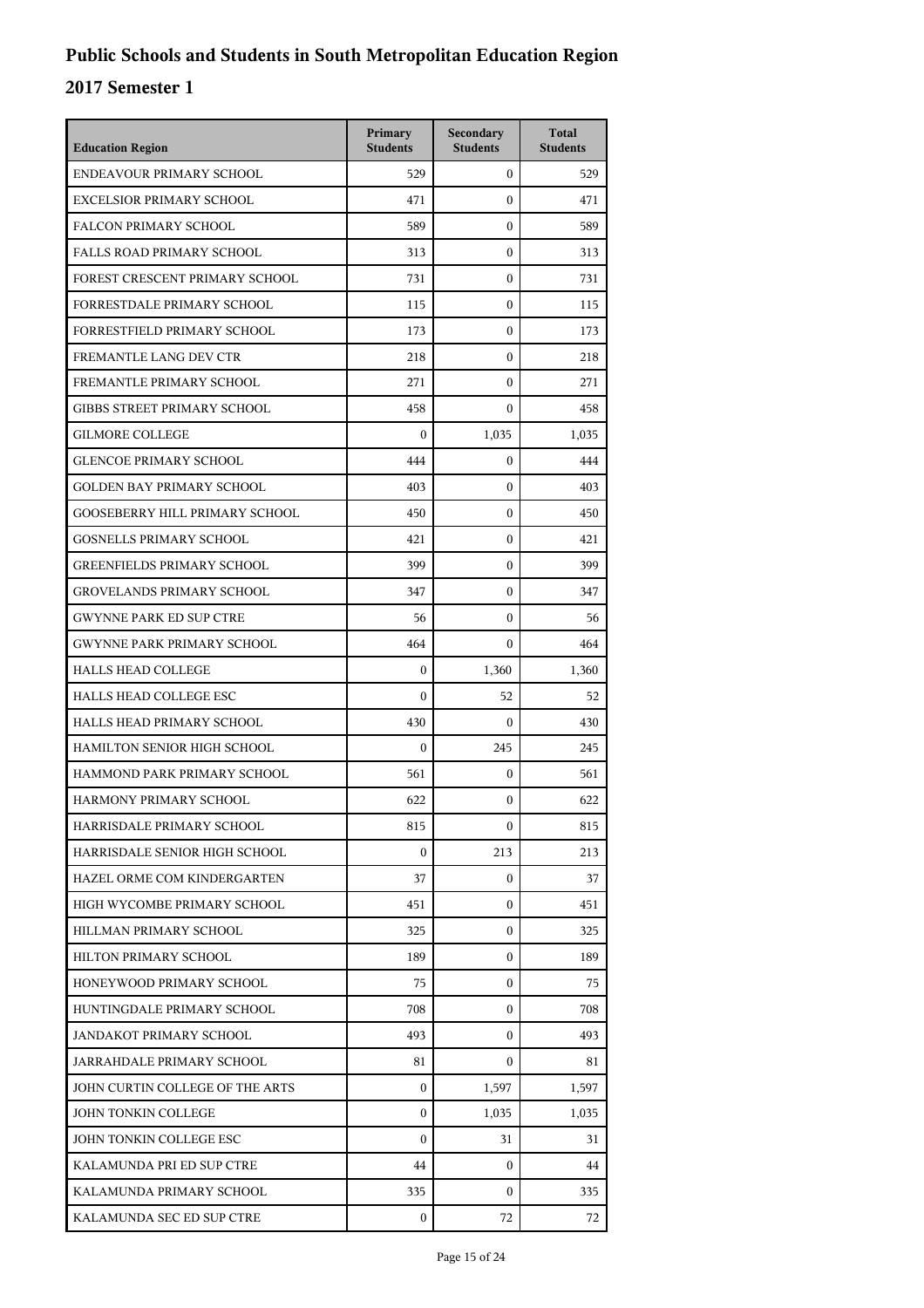| <b>Education Region</b>         | Primary<br><b>Students</b> | Secondary<br><b>Students</b> | <b>Total</b><br><b>Students</b> |
|---------------------------------|----------------------------|------------------------------|---------------------------------|
| KALAMUNDA SENIOR HIGH SCHOOL    | $\mathbf{0}$               | 1,098                        | 1,098                           |
| KARDINYA PRIMARY SCHOOL         | 384                        | $\mathbf{0}$                 | 384                             |
| KELMSCOTT PRIMARY SCHOOL        | 362                        | $\mathbf{0}$                 | 362                             |
| KELMSCOTT SENIOR HIGH SCHOOL    | $\mathbf{0}$               | 1,361                        | 1,361                           |
| KENSINGTON PRIMARY SCHOOL       | 470                        | $\Omega$                     | 470                             |
| KENSINGTON SECONDARY SCHOOL     | $\mathbf{0}$               | 46                           | 46                              |
| KENT STREET SENIOR HIGH SCHOOL  | $\mathbf{0}$               | 908                          | 908                             |
| <b>KENWICK SCHOOL</b>           | 30                         | 43                           | 73                              |
| KEWDALE PRIMARY SCHOOL          | 310                        | $\mathbf{0}$                 | 310                             |
| KINDAIMANNA COM KINDERGARTEN    | 12                         | $\mathbf{0}$                 | 12                              |
| KINGSLEY PRIMARY SCHOOL         | 259                        | $\mathbf{0}$                 | 259                             |
| KOORANA ED SUP CTRE             | 17                         | $\mathbf{0}$                 | 17                              |
| KOORANA PRIMARY SCHOOL          | 376                        | $\mathbf{0}$                 | 376                             |
| LAKELAND SENIOR HIGH SCHOOL     | $\mathbf{0}$               | 717                          | 717                             |
| LAKELANDS PRIMARY SCHOOL        | 691                        | $\mathbf{0}$                 | 691                             |
| LATHLAIN PRIMARY SCHOOL         | 519                        | $\mathbf{0}$                 | 519                             |
| <b>LEDA ED SUP CTRE</b>         | 53                         | $\mathbf{0}$                 | 53                              |
| LEDA PRIMARY SCHOOL             | 594                        | $\boldsymbol{0}$             | 594                             |
| LEEMING PRIMARY SCHOOL          | 268                        | $\mathbf{0}$                 | 268                             |
| LEEMING SENIOR HIGH SCHOOL      | $\mathbf{0}$               | 1,030                        | 1,030                           |
| LEEMING SHS ED SUP CTRE         | $\mathbf{0}$               | 108                          | 108                             |
| LESMURDIE PRIMARY SCHOOL        | 316                        | $\Omega$                     | 316                             |
| LESMURDIE SENIOR HIGH SCHOOL    | $\mathbf{0}$               | 1,033                        | 1,033                           |
| LYNWOOD SENIOR HIGH SCHOOL      | $\mathbf{0}$               | 1,270                        | 1,270                           |
| <b>MADDINGTON ED SUP CTRE</b>   | 26                         | 0                            | 26                              |
| MADDINGTON PRIMARY SCHOOL       | 207                        | 0                            | 207                             |
| MAIDA VALE PRIMARY SCHOOL       | 384                        | $\Omega$                     | 384                             |
| MAKYBE RISE PRIMARY SCHOOL      | 946                        | $\mathbf{0}$                 | 946                             |
| <b>MALIBU SCHOOL</b>            | 47                         | 64                           | 111                             |
| MANDURAH PRIMARY SCHOOL         | 229                        | $\Omega$                     | 229                             |
| MANNING PRIMARY SCHOOL          | 387                        | $\Omega$                     | 387                             |
| MARRI GROVE PRIMARY SCHOOL      | 575                        | $\Omega$                     | 575                             |
| MCDOUGALL PARK COM KINDERGARTEN | 35                         | $\mathbf{0}$                 | 35                              |
| MEADOW SPRINGS ED SUP CTRE      | 46                         | $\mathbf{0}$                 | 46                              |
| MEADOW SPRINGS PRIMARY SCHOOL   | 875                        | $\Omega$                     | 875                             |
| MEDINA PRIMARY SCHOOL           | 227                        | $\mathbf{0}$                 | 227                             |
| MELVILLE PRIMARY SCHOOL         | 676                        | $\mathbf{0}$                 | 676                             |
| MELVILLE SENIOR HIGH SCHOOL     | $\mathbf{0}$               | 1,414                        | 1,414                           |
| MILLEN PRIMARY SCHOOL           | 442                        | $\mathbf{0}$                 | 442                             |
| MOUNT PLEASANT PRIMARY SCHOOL   | 399                        | $\Omega$                     | 399                             |
| MUNDIJONG PRIMARY SCHOOL        | 152                        | $\mathbf{0}$                 | 152                             |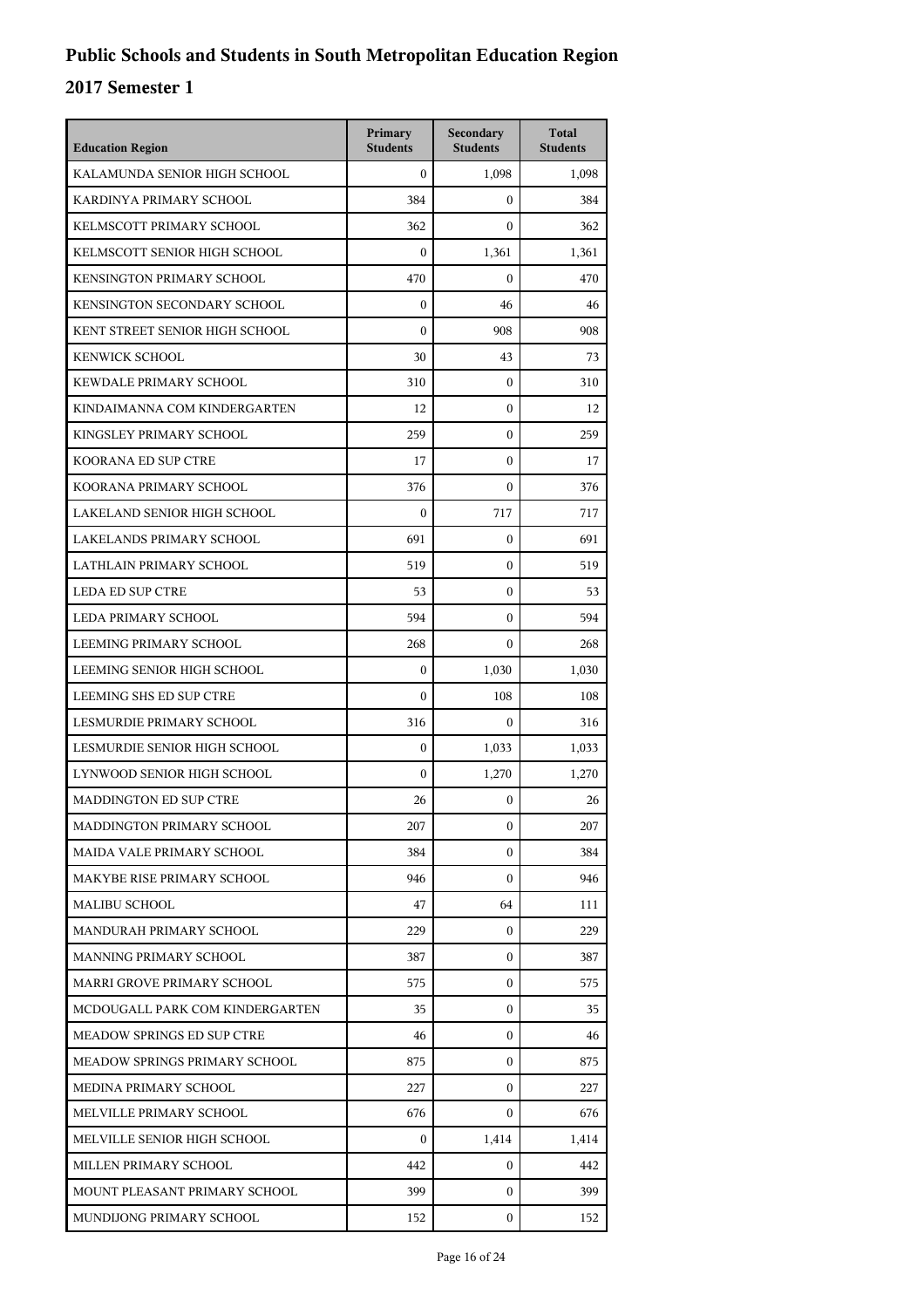| <b>Education Region</b>         | Primary<br><b>Students</b> | Secondary<br><b>Students</b> | <b>Total</b><br><b>Students</b> |
|---------------------------------|----------------------------|------------------------------|---------------------------------|
| NEERIGEN BROOK PRIMARY SCHOOL   | 385                        | $\mathbf{0}$                 | 385                             |
| NEWTON PRIMARY SCHOOL           | 244                        | $\mathbf{0}$                 | 244                             |
| NORTH DANDALUP PRIMARY SCHOOL   | 121                        | $\mathbf{0}$                 | 121                             |
| NORTH FREMANTLE PRIMARY SCHOOL  | 167                        | $\mathbf{0}$                 | 167                             |
| NORTH LAKE SENIOR CAMPUS        | $\boldsymbol{0}$           | 354                          | 354                             |
| NORTH MANDURAH PRIMARY SCHOOL   | 325                        | $\mathbf{0}$                 | 325                             |
| NORTH PARMELIA PRIMARY SCHOOL   | 305                        | $\mathbf{0}$                 | 305                             |
| OBERTHUR PRIMARY SCHOOL         | 629                        | $\mathbf{0}$                 | 629                             |
| OCEAN ROAD PRIMARY SCHOOL       | 651                        | $\mathbf{0}$                 | 651                             |
| ORANGE GROVE PRIMARY SCHOOL     | 130                        | $\mathbf{0}$                 | 130                             |
| ORELIA PRIMARY SCHOOL           | 356                        | $\mathbf{0}$                 | 356                             |
| PALMYRA PRIMARY SCHOOL          | 518                        | $\mathbf{0}$                 | 518                             |
| PARKWOOD PRIMARY SCHOOL         | 542                        | $\mathbf{0}$                 | 542                             |
| PEEL LANG DEV SCH               | 268                        | $\mathbf{0}$                 | 268                             |
| PHOENIX PRIMARY SCHOOL          | 232                        | 0                            | 232                             |
| PIARA WATERS PRIMARY SCHOOL     | 874                        | $\mathbf{0}$                 | 874                             |
| PICKERING BROOK PRIMARY SCHOOL  | 156                        | $\mathbf{0}$                 | 156                             |
| PINEVIEW COMMUNITY KINDERGARTEN | 11                         | $\mathbf{0}$                 | 11                              |
| PINJARRA PRIMARY SCHOOL         | 749                        | $\mathbf{0}$                 | 749                             |
| PINJARRA SENIOR HIGH SCHOOL     | $\boldsymbol{0}$           | 789                          | 789                             |
| PORT KENNEDY PRIMARY SCHOOL     | 489                        | $\mathbf{0}$                 | 489                             |
| QUEENS PARK PRIMARY SCHOOL      | 224                        | $\mathbf{0}$                 | 224                             |
| <b>RANFORD PRIMARY SCHOOL</b>   | 630                        | $\mathbf{0}$                 | 630                             |
| REDCLIFFE PRIMARY SCHOOL        | 262                        | $\mathbf{0}$                 | 262                             |
| RICHMOND PRIMARY SCHOOL         | 425                        | 0                            | 425                             |
| RIVERGUMS PRIMARY SCHOOL        | 518                        | $\boldsymbol{0}$             | 518                             |
| RIVERSIDE ED SUP CTRE           | 54                         | $\mathbf{0}$                 | 54                              |
| RIVERSIDE PRIMARY SCHOOL        | 473                        | $\mathbf{0}$                 | 473                             |
| RIVERTON ED SUP CTRE            | 25                         | $\mathbf{0}$                 | 25                              |
| RIVERTON PRIMARY SCHOOL         | 575                        | $\mathbf{0}$                 | 575                             |
| RIVERVALE PRIMARY SCHOOL        | 161                        | $\mathbf{0}$                 | 161                             |
| ROCKINGHAM BEACH ED SUP CTRE    | 52                         | $\mathbf{0}$                 | 52                              |
| ROCKINGHAM BEACH PRIMARY SCHOOL | 508                        | $\mathbf{0}$                 | 508                             |
| ROCKINGHAM LAKES PRIMARY SCHOOL | 563                        | $\mathbf{0}$                 | 563                             |
| ROCKINGHAM SENIOR HIGH SCHOOL   | $\mathbf{0}$               | 897                          | 897                             |
| ROCKINGHAM SHS ED SUP CTRE      | $\Omega$                   | 78                           | 78                              |
| ROLEYSTONE COMMUNITY COLLEGE    | 606                        | 187                          | 793                             |
| ROSSMOYNE PRIMARY SCHOOL        | 441                        | $\mathbf{0}$                 | 441                             |
| ROSSMOYNE SENIOR HIGH SCHOOL    | $\Omega$                   | 2,080                        | 2,080                           |
| ROSSMOYNE-RIVERTON COM KIN      | 39                         | $\mathbf{0}$                 | 39                              |
| ROSTRATA PRIMARY SCHOOL         | 839                        | $\mathbf{0}$                 | 839                             |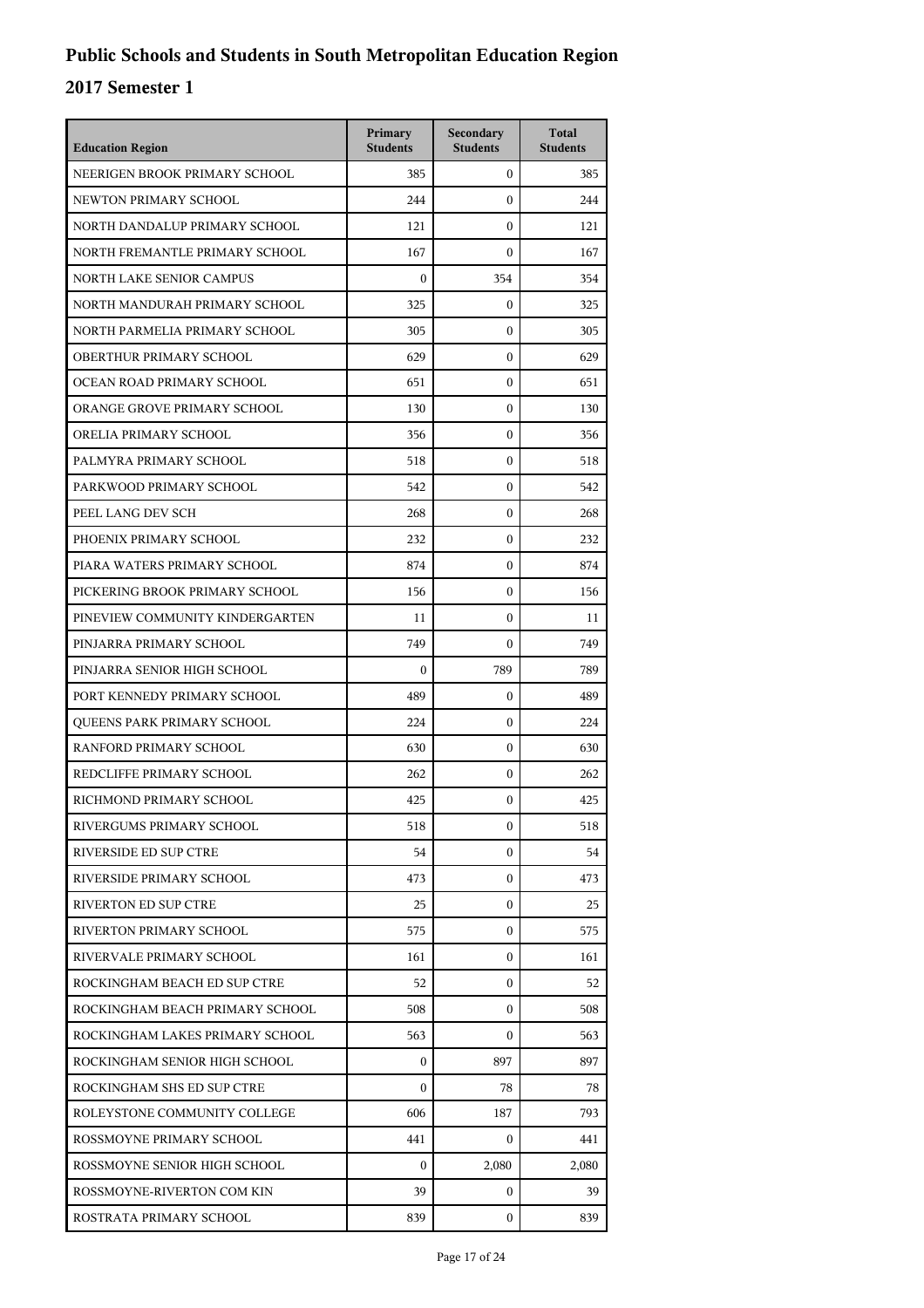| <b>Education Region</b>         | Primary<br><b>Students</b> | Secondary<br><b>Students</b> | <b>Total</b><br><b>Students</b> |
|---------------------------------|----------------------------|------------------------------|---------------------------------|
| SAFETY BAY PRIMARY SCHOOL       | 716                        | $\mathbf{0}$                 | 716                             |
| SAFETY BAY SENIOR HIGH SCHOOL   | $\mathbf{0}$               | 1,104                        | 1,104                           |
| <b>SAMSON PRIMARY SCHOOL</b>    | 385                        | $\boldsymbol{0}$             | 385                             |
| SEAFORTH PRIMARY SCHOOL         | 218                        | $\boldsymbol{0}$             | 218                             |
| SECRET HARBOUR PRIMARY SCHOOL   | 740                        | $\boldsymbol{0}$             | 740                             |
| SERPENTINE PRIMARY SCHOOL       | 237                        | $\mathbf{0}$                 | 237                             |
| SETTLERS PRIMARY SCHOOL         | 764                        | $\mathbf{0}$                 | 764                             |
| <b>SEVENOAKS SENIOR COLLEGE</b> | $\boldsymbol{0}$           | 519                          | 519                             |
| SHELLEY PRIMARY SCHOOL          | 395                        | $\boldsymbol{0}$             | 395                             |
| SINGLETON PRIMARY SCHOOL        | 675                        | $\boldsymbol{0}$             | 675                             |
| SOUTH COOGEE PRIMARY SCHOOL     | 448                        | $\mathbf{0}$                 | 448                             |
| SOUTH EAST METRO LANG DEV CTR   | 235                        | $\mathbf{0}$                 | 235                             |
| SOUTH FREMANTLE SNR HIGH SCHOOL | $\boldsymbol{0}$           | 686                          | 686                             |
| SOUTH HALLS HEAD PRIMARY SCHOOL | 628                        | $\boldsymbol{0}$             | 628                             |
| SOUTH LAKE PRIMARY SCHOOL       | 270                        | $\boldsymbol{0}$             | 270                             |
| SOUTH PERTH PRIMARY SCHOOL      | 362                        | $\mathbf{0}$                 | 362                             |
| SOUTH THORNLIE PRIMARY SCHOOL   | 468                        | $\theta$                     | 468                             |
| <b>SOUTHERN RIVER COLLEGE</b>   | $\mathbf{0}$               | 1,011                        | 1,011                           |
| SOUTHWELL PRIMARY SCHOOL        | 90                         | $\boldsymbol{0}$             | 90                              |
| SPEARWOOD ALTERNATIVE SCHOOL    | 105                        | $\boldsymbol{0}$             | 105                             |
| SPEARWOOD PRIMARY SCHOOL        | 159                        | $\mathbf{0}$                 | 159                             |
| SPRING ROAD COM KINDERGARTEN    | 17                         | $\mathbf{0}$                 | 17                              |
| <b>SUCCESS PRIMARY SCHOOL</b>   | 669                        | $\boldsymbol{0}$             | 669                             |
| THORNLIE PRIMARY SCHOOL         | 372                        | $\boldsymbol{0}$             | 372                             |
| THORNLIE SENIOR HIGH SCHOOL     | $\boldsymbol{0}$           | 1,146                        | 1,146                           |
| TUART RISE PRIMARY SCHOOL       | 675                        | 0                            | 675                             |
| VICTORIA PARK PRIMARY SCHOOL    | 473                        | 0                            | 473                             |
| WAIKIKI PRIMARY SCHOOL          | 347                        | $\mathbf{0}$                 | 347                             |
| <b>WALLISTON PRIMARY SCHOOL</b> | 173                        | $\mathbf{0}$                 | 173                             |
| WARNBRO COM HIGH SCHOOL ES CTRE | $\mathbf{0}$               | 85                           | 85                              |
| WARNBRO COMMUNITY HIGH SCHOOL   | $\Omega$                   | 930                          | 930                             |
| <b>WARNBRO PRIMARY SCHOOL</b>   | 395                        | $\Omega$                     | 395                             |
| WAROONA DISTRICT HIGH SCHOOL    | 178                        | 96                           | 274                             |
| WATTLE GROVE PRIMARY SCHOOL     | 711                        | 0                            | 711                             |
| WEST BYFORD PRIMARY SCHOOL      | 757                        | 0                            | 757                             |
| WEST LEEMING PRIMARY SCHOOL     | 498                        | 0                            | 498                             |
| WESTFIELD PARK PRIMARY SCHOOL   | 304                        | $\mathbf{0}$                 | 304                             |
| WHITE GUM VALLEY PRIMARY SCHOOL | 258                        | 0                            | 258                             |
| WILLANDRA PRIMARY SCHOOL        | 595                        | $\mathbf{0}$                 | 595                             |
| WILLETTON PRIMARY SCHOOL        | 600                        | 0                            | 600                             |
| WILLETTON SENIOR HIGH SCHOOL    | $\mathbf{0}$               | 2,284                        | 2,284                           |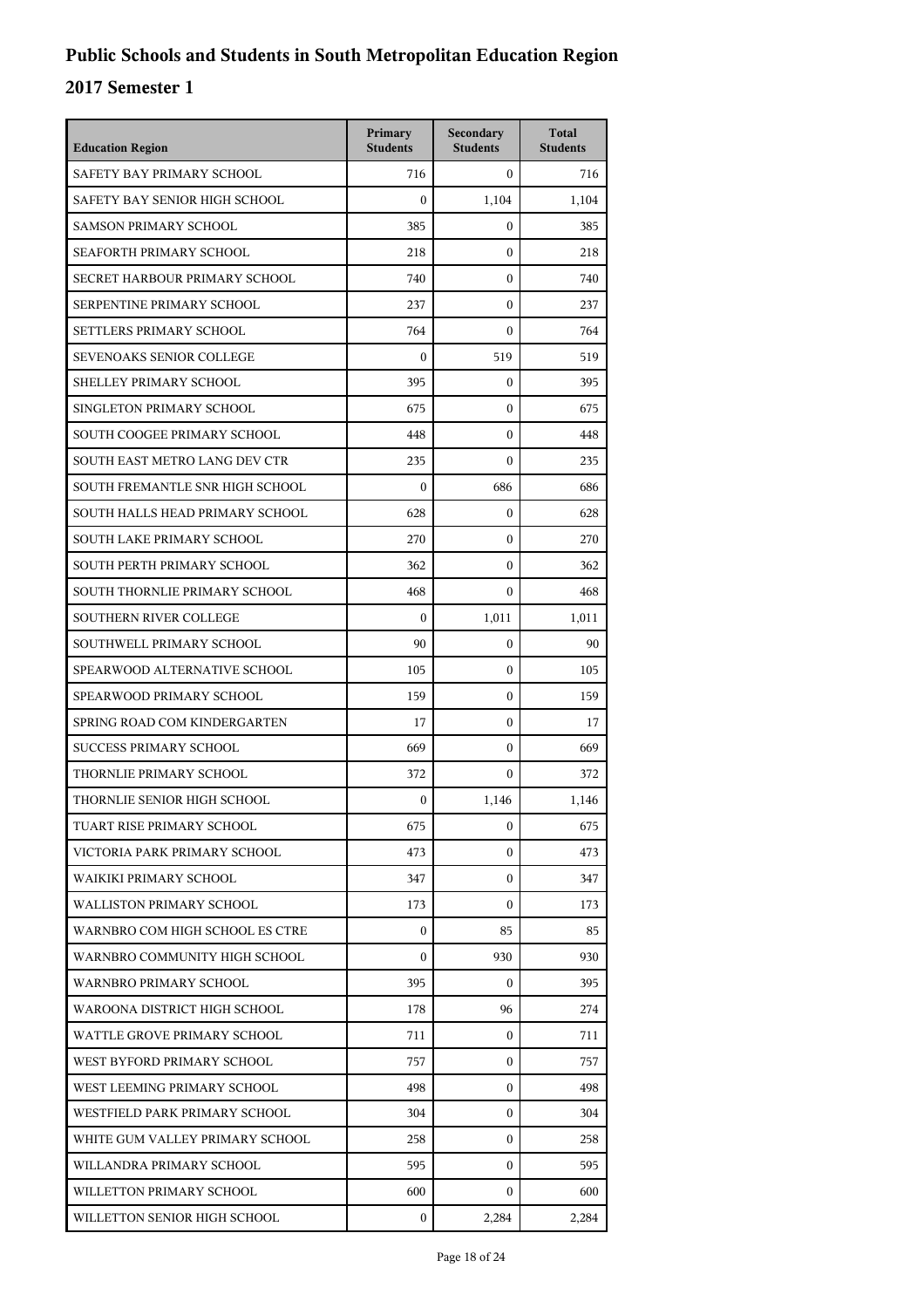| <b>Education Region</b>       | Primary<br><b>Students</b> | Secondary<br><b>Students</b> | <b>Total</b><br><b>Students</b> |
|-------------------------------|----------------------------|------------------------------|---------------------------------|
| WILSON PRIMARY SCHOOL         | 284                        | $\Omega$                     | 284                             |
| WINTERFOLD PRIMARY SCHOOL     | 316                        | $\Omega$                     | 316                             |
| WINTHROP PRIMARY SCHOOL       | 662                        | $\Omega$                     | 662                             |
| WIRRABIRRA ED SUP CTRE        | 35                         | $\Omega$                     | 35                              |
| WIRRABIRRA PRIMARY SCHOOL     | 459                        | $\Omega$                     | 459                             |
| WOODLAND GROVE PRIMARY SCHOOL | 464                        | $\Omega$                     | 464                             |
| WOODLUPINE PRIMARY SCHOOL     | 244                        | $\Omega$                     | 244                             |
| YALE PRIMARY SCHOOL           | 517                        | $\Omega$                     | 517                             |
| YANGEBUP PRIMARY SCHOOL       | 255                        | $\Omega$                     | 255                             |
| YULE BROOK COLLEGE            | $\Omega$                   | 246                          | 246                             |
| TOTAL                         | 79,214                     | 42,067                       | 121,281                         |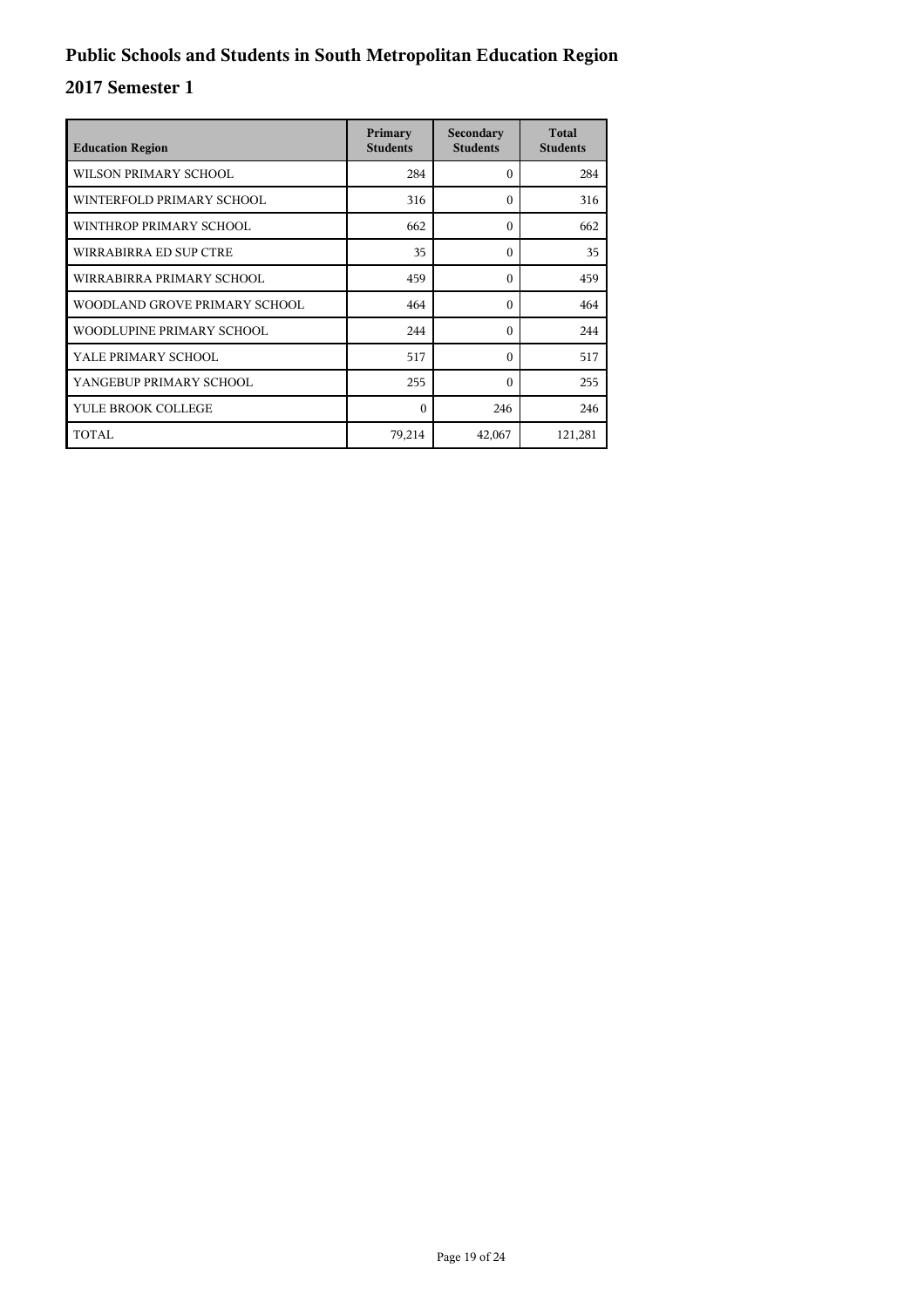| <b>Education Region</b>             | Primary<br><b>Students</b> | Secondary<br><b>Students</b> | <b>Total</b><br><b>Students</b> |
|-------------------------------------|----------------------------|------------------------------|---------------------------------|
| ADAM ROAD PRIMARY SCHOOL            | 501                        | $\mathbf{0}$                 | 501                             |
| ALBANY COMMUNITY KINDERGARTEN       | 36                         | $\mathbf{0}$                 | 36                              |
| ALBANY PRIMARY SCHOOL               | 497                        | $\mathbf{0}$                 | 497                             |
| ALBANY SECONDARY ED SUP CTRE        | $\boldsymbol{0}$           | 46                           | 46                              |
| ALBANY SENIOR HIGH SCHOOL           | $\mathbf{0}$               | 1,100                        | 1,100                           |
| ALLANSON PRIMARY SCHOOL             | 94                         | $\boldsymbol{0}$             | 94                              |
| AMAROO PRIMARY SCHOOL               | 374                        | $\mathbf{0}$                 | 374                             |
| AUGUSTA PRIMARY SCHOOL              | 60                         | $\mathbf{0}$                 | 60                              |
| AUSTRALIND PRIMARY SCHOOL           | 226                        | $\boldsymbol{0}$             | 226                             |
| AUSTRALIND SENIOR HIGH SCHOOL       | $\theta$                   | 1,352                        | 1,352                           |
| <b>BALINGUP PRIMARY SCHOOL</b>      | 47                         | 0                            | 47                              |
| <b>BORDEN PRIMARY SCHOOL</b>        | 22                         | $\mathbf{0}$                 | 22                              |
| BOYANUP PRIMARY SCHOOL              | 125                        | $\mathbf{0}$                 | 125                             |
| BOYUP BROOK DISTRICT HIGH SCH       | 103                        | 52                           | 155                             |
| BREMER BAY PRIMARY SCHOOL           | 22                         | $\boldsymbol{0}$             | 22                              |
| <b>BRIDGETOWN HIGH SCHOOL</b>       | $\mathbf{0}$               | 199                          | 199                             |
| BRIDGETOWN PRIMARY SCHOOL           | 261                        | $\mathbf{0}$                 | 261                             |
| BRUNSWICK JUNCTION PRIMARY SCH      | 64                         | $\mathbf{0}$                 | 64                              |
| <b>BUNBURY PRIMARY SCHOOL</b>       | 427                        | $\boldsymbol{0}$             | 427                             |
| <b>BUNBURY SENIOR HIGH SCHOOL</b>   | $\theta$                   | 930                          | 930                             |
| <b>BUSSELTON PRIMARY SCHOOL</b>     | 298                        | $\boldsymbol{0}$             | 298                             |
| <b>BUSSELTON SENIOR HIGH SCHOOL</b> | $\mathbf{0}$               | 681                          | 681                             |
| CAPE NATURALISTE COLLEGE            | $\boldsymbol{0}$           | 744                          | 744                             |
| CAPEL PRIMARY SCHOOL                | 376                        | $\boldsymbol{0}$             | 376                             |
| CAREY PARK PRIMARY SCHOOL           | 348                        | $\mathbf{0}$                 | 348                             |
| CLIFTON PARK PRIMARY SCHOOL         | 177                        | $\mathbf{0}$                 | 177                             |
| <b>COLLEGE ROW SCHOOL</b>           | 18                         | 20                           | 38                              |
| COLLIE SENIOR HIGH SCHOOL           | $\Omega$                   | 548                          | 548                             |
| COOINDA PRIMARY SCHOOL              | 388                        | 0                            | 388                             |
| COWARAMUP PRIMARY SCHOOL            | 314                        | $\mathbf{0}$                 | 314                             |
| <b>CRANBROOK PRIMARY SCHOOL</b>     | 52                         | 0                            | 52                              |
| DALYELLUP COLLEGE                   | $\Omega$                   | 785                          | 785                             |
| DALYELLUP PRIMARY SCHOOL            | 637                        | 0                            | 637                             |
| DARDANUP PRIMARY SCHOOL             | 155                        | $\mathbf{0}$                 | 155                             |
| DENMARK PRIMARY SCHOOL              | 455                        | $\Omega$                     | 455                             |
| DENMARK SENIOR HIGH SCHOOL          | $\Omega$                   | 416                          | 416                             |
| DJIDI DJIDI ABORIGINAL SCHOOL       | 98                         | $\mathbf{0}$                 | 98                              |
| DONNYBROOK DISTRICT HIGH SCHOOL     | 326                        | 142                          | 468                             |
| DUNSBOROUGH PRIMARY SCHOOL          | 798                        | $\mathbf{0}$                 | 798                             |
| EAST MANJIMUP PRIMARY SCHOOL        | 247                        | $\Omega$                     | 247                             |
| EATON COMMUNITY COLLEGE             | 0                          | 594                          | 594                             |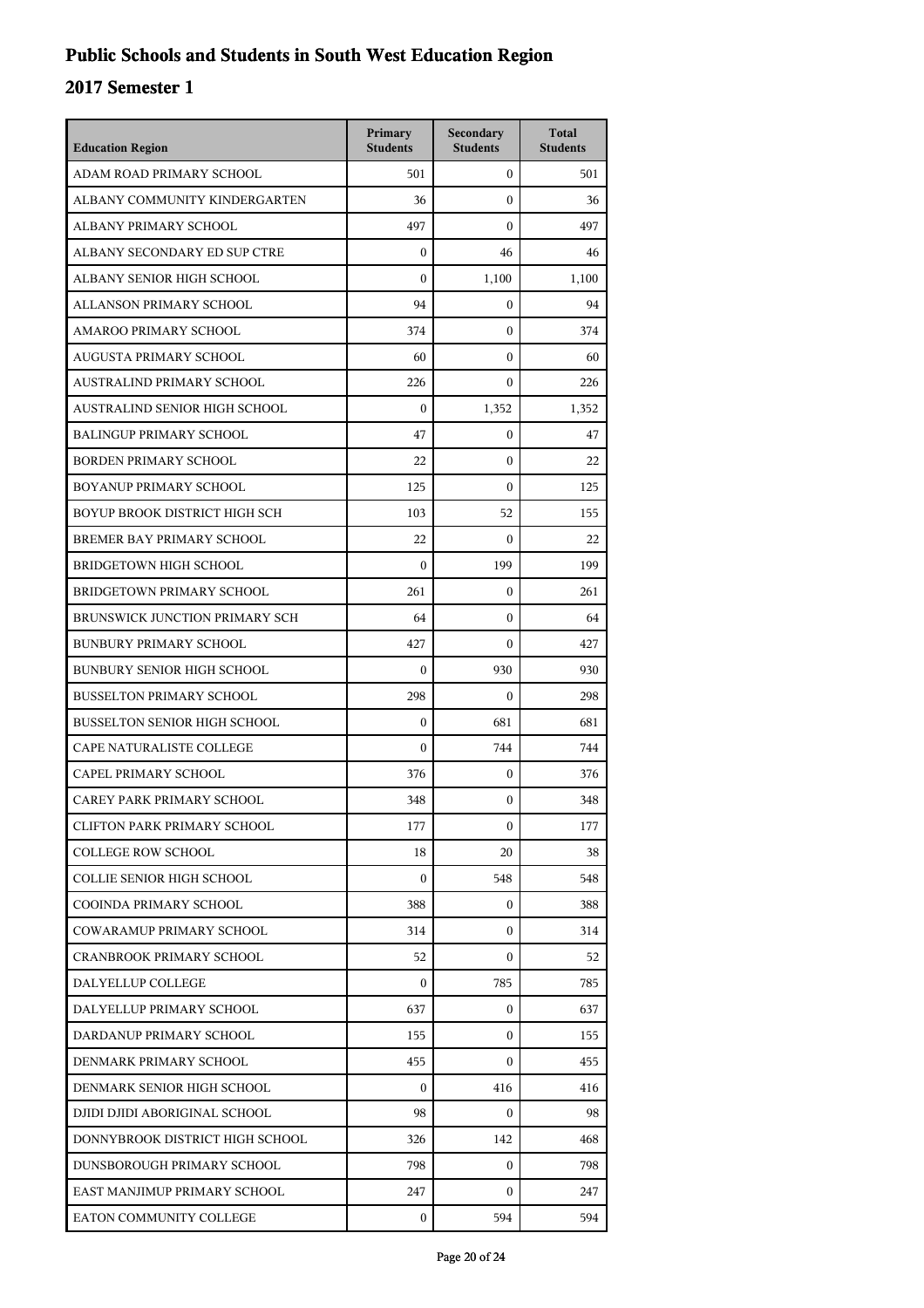| <b>Education Region</b>              | Primary<br><b>Students</b> | Secondary<br><b>Students</b> | <b>Total</b><br><b>Students</b> |
|--------------------------------------|----------------------------|------------------------------|---------------------------------|
| <b>EATON PRIMARY SCHOOL</b>          | 415                        | $\mathbf{0}$                 | 415                             |
| <b>FAIRVIEW PRIMARY SCHOOL</b>       | 249                        | $\mathbf{0}$                 | 249                             |
| FLINDERS PARK PRIMARY SCHOOL         | 453                        | $\mathbf{0}$                 | 453                             |
| FRANKLAND RIVER PRIMARY SCHOOL       | 71                         | $\boldsymbol{0}$             | 71                              |
| <b>GAIRDNER PRIMARY SCHOOL</b>       | 40                         | $\boldsymbol{0}$             | 40                              |
| <b>GEOGRAPHE ED SUP CTRE</b>         | 13                         | 50                           | 63                              |
| <b>GEOGRAPHE PRIMARY SCHOOL</b>      | 554                        | $\mathbf{0}$                 | 554                             |
| <b>GLEN HUON PRIMARY SCHOOL</b>      | 515                        | $\mathbf{0}$                 | 515                             |
| GNOWANGERUP DISTRICT HIGH SCH        | 127                        | 21                           | 148                             |
| <b>GREENBUSHES PRIMARY SCHOOL</b>    | 22                         | $\boldsymbol{0}$             | 22                              |
| HARVEY PRIMARY SCHOOL                | 356                        | $\boldsymbol{0}$             | 356                             |
| HARVEY SENIOR HIGH SCHOOL            | $\mathbf{0}$               | 216                          | 216                             |
| <b>JERRAMUNGUP DISTRICT HIGH SCH</b> | 93                         | 33                           | 126                             |
| KARRIDALE PRIMARY SCHOOL             | 66                         | $\boldsymbol{0}$             | 66                              |
| KENDENUP PRIMARY SCHOOL              | 82                         | $\boldsymbol{0}$             | 82                              |
| KINGSTON PRIMARY SCHOOL              | 802                        | $\mathbf{0}$                 | 802                             |
| KIRUP PRIMARY SCHOOL                 | 29                         | $\boldsymbol{0}$             | 29                              |
| KOJONUP DISTRICT HIGH SCHOOL         | 196                        | 57                           | 253                             |
| LITTLE GROVE PRIMARY SCHOOL          | 179                        | $\boldsymbol{0}$             | 179                             |
| LOCKYER COMMUNITY KINDERGARTEN       | 83                         | $\boldsymbol{0}$             | 83                              |
| LOWER KING COM KINDERGARTEN          | 20                         | $\mathbf{0}$                 | 20                              |
| MAIDENS PARK PRIMARY SCHOOL          | 205                        | $\theta$                     | 205                             |
| <b>MANEA SENIOR COLLEGE</b>          | $\mathbf{0}$               | 491                          | 491                             |
| <b>MANJIMUP ED SUP CTRE</b>          | 9                          | 19                           | 28                              |
| MANJIMUP PRIMARY SCHOOL              | 219                        | $\mathbf{0}$                 | 219                             |
| MANJIMUP SENIOR HIGH SCHOOL          | $\mathbf{0}$               | 554                          | 554                             |
| MARGARET RIVER PRIMARY SCHOOL        | 941                        | $\Omega$                     | 941                             |
| MARGARET RIVER SNR HIGH SCHOOL       | $\boldsymbol{0}$           | 998                          | 998                             |
| MOUNT BARKER COMMUNITY COLLEGE       | 359                        | 321                          | 680                             |
| MOUNT LOCKYER PRIMARY SCHOOL         | 548                        | 0                            | 548                             |
| MOUNT MANYPEAKS PRIMARY SCHOOL       | 26                         | $\Omega$                     | 26                              |
| NANNUP DISTRICT HIGH SCHOOL          | 104                        | 34                           | 138                             |
| NEWTON MOORE ED SUP CTRE             | $\boldsymbol{0}$           | 66                           | 66                              |
| NEWTON MOORE SENIOR HIGH SCHOOL      | $\mathbf{0}$               | 783                          | 783                             |
| NORTH ALBANY SENIOR HIGH SCHOOL      | 0                          | 776                          | 776                             |
| NORTHCLIFFE DISTRICT HIGH SCH        | 57                         | 20                           | 77                              |
| ONGERUP PRIMARY SCHOOL               | 19                         | $\mathbf{0}$                 | 19                              |
| PARKFIELD PRIMARY SCHOOL             | 573                        | 0                            | 573                             |
| PEMBERTON DISTRICT HIGH SCHOOL       | 104                        | 64                           | 168                             |
| PICTON PRIMARY SCHOOL                | 152                        | 0                            | 152                             |
| RIVER VALLEY PRIMARY SCHOOL          | 76                         | 0                            | 76                              |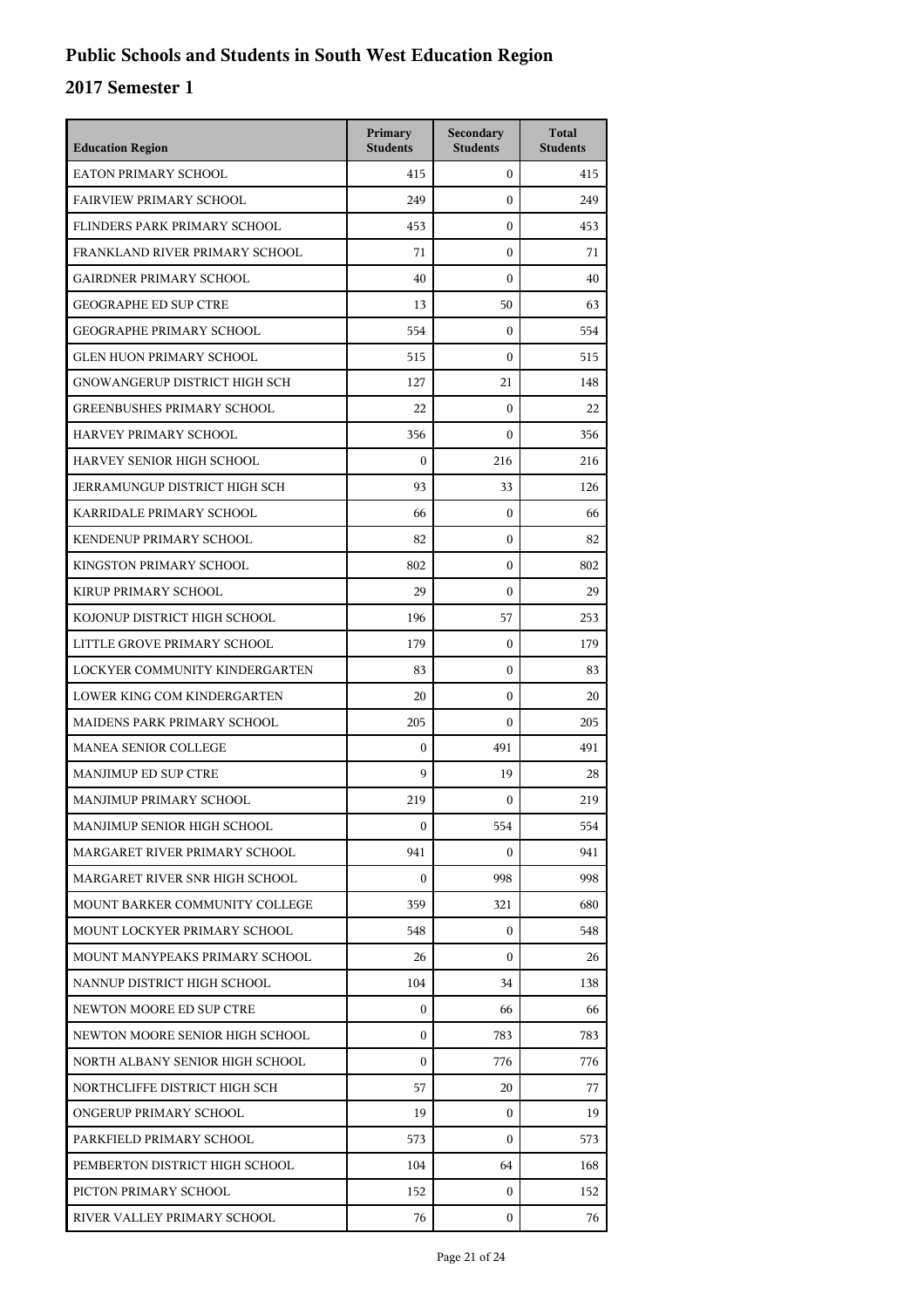| <b>Education Region</b>       | Primary<br><b>Students</b> | Secondary<br><b>Students</b> | <b>Total</b><br><b>Students</b> |
|-------------------------------|----------------------------|------------------------------|---------------------------------|
| SOUTH BUNBURY ED SUP CTRE     | 56                         | $\theta$                     | 56                              |
| SOUTH BUNBURY PRIMARY SCHOOL  | 417                        | $\theta$                     | 417                             |
| SOUTH STIRLING PRIMARY SCHOOL | 27                         | $\theta$                     | 27                              |
| SPENCER PARK ED SUP CTRE      | 29                         | $\theta$                     | 29                              |
| SPENCER PARK PRIMARY SCHOOL   | 309                        | $\theta$                     | 309                             |
| TAMBELLUP PRIMARY SCHOOL      | 69                         | $\Omega$                     | 69                              |
| TREENDALE PRIMARY SCHOOL      | 475                        | $\theta$                     | 475                             |
| TUART FOREST PRIMARY SCHOOL   | 479                        | $\theta$                     | 479                             |
| VASSE PRIMARY SCHOOL          | 715                        | $\theta$                     | 715                             |
| WA COL OF AGRI - DENMARK      | $\theta$                   | 130                          | 130                             |
| WA COL OF AGRI - HARVEY       | $\Omega$                   | 156                          | 156                             |
| WALPOLE PRIMARY SCHOOL        | 50                         | $\theta$                     | 50                              |
| WELL STEAD PRIMARY SCHOOL     | 23                         | $\mathbf{1}$                 | 24                              |
| WEST BUSSELTON PRIMARY SCHOOL | 372                        | $\theta$                     | 372                             |
| WILSON PARK PRIMARY SCHOOL    | 109                        | $\Omega$                     | 109                             |
| YAKAMIA PRIMARY SCHOOL        | 426                        | $\Omega$                     | 426                             |
| YARLOOP PRIMARY SCHOOL        | 36                         | $\Omega$                     | 36                              |
| TOTAL                         | 18,895                     | 12,399                       | 31,294                          |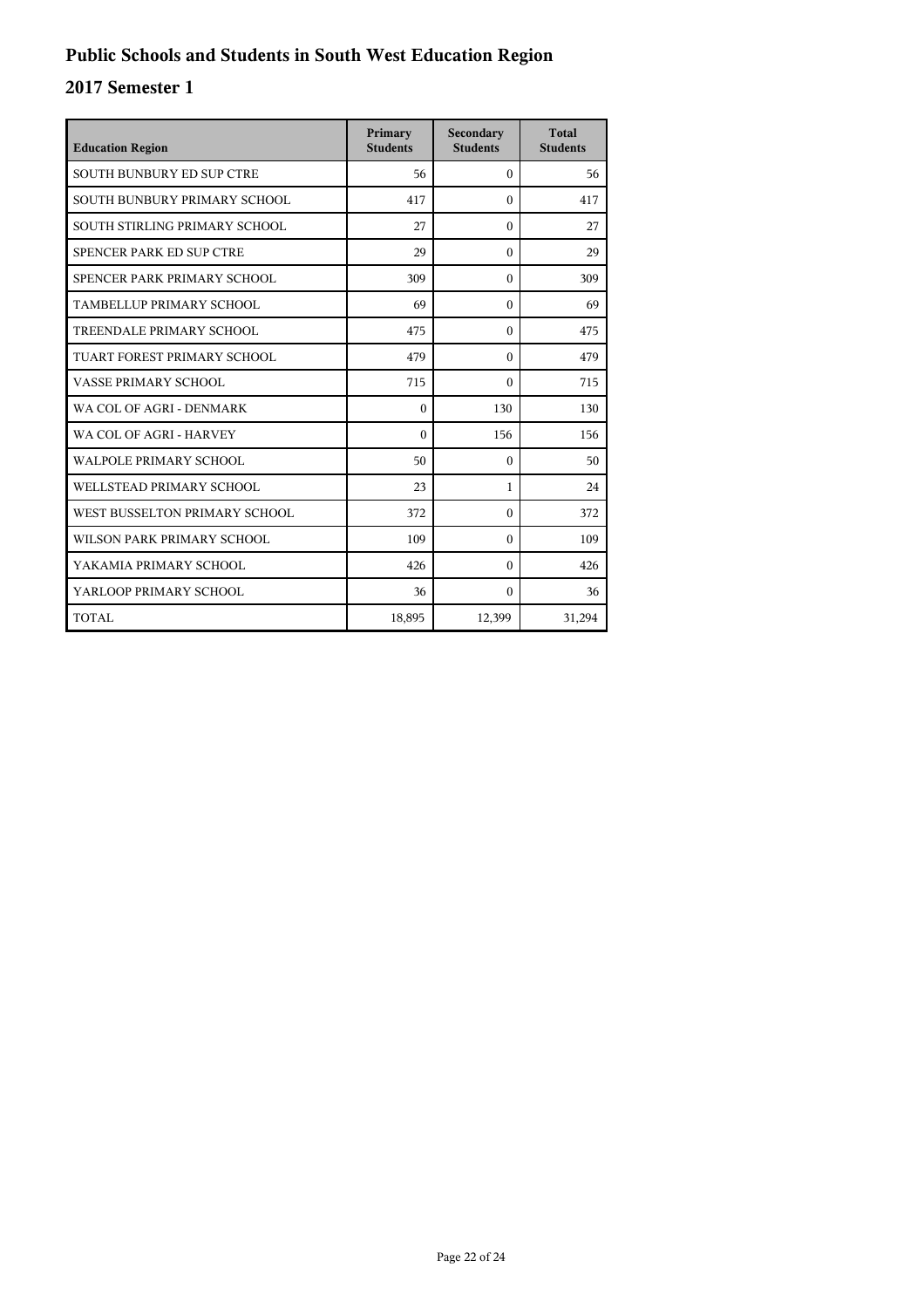## **Public Schools and Students in Wheatbelt Education Region**

| <b>Education Region</b>              | Primary<br><b>Students</b> | Secondary<br><b>Students</b> | <b>Total</b><br><b>Students</b> |
|--------------------------------------|----------------------------|------------------------------|---------------------------------|
| <b>AVONVALE ED SUP CTRE</b>          | 14                         | 5                            | 19                              |
| <b>AVONVALE PRIMARY SCHOOL</b>       | 186                        | $\boldsymbol{0}$             | 186                             |
| <b>BABAKIN PRIMARY SCHOOL</b>        | 12                         | $\boldsymbol{0}$             | 12                              |
| <b>BAKERS HILL PRIMARY SCHOOL</b>    | 170                        | $\mathbf{0}$                 | 170                             |
| <b>BEACON PRIMARY SCHOOL</b>         | 29                         | 4                            | 33                              |
| BENCUBBIN PRIMARY SCHOOL             | 35                         | $\overline{2}$               | 37                              |
| BEVERLEY DISTRICT HIGH SCHOOL        | 129                        | 29                           | 158                             |
| BODDINGTON DISTRICT HIGH SCHOOL      | 254                        | 63                           | 317                             |
| <b>BOLGART PRIMARY SCHOOL</b>        | 33                         | $\mathbf{0}$                 | 33                              |
| <b>BRAESIDE PRIMARY SCHOOL</b>       | 210                        | $\boldsymbol{0}$             | 210                             |
| BROOKTON DISTRICT HIGH SCHOOL        | 124                        | 24                           | 148                             |
| BROOMEHILL PRIMARY SCHOOL            | 55                         | $\mathbf{0}$                 | 55                              |
| BRUCE ROCK DISTRICT HIGH SCHOOL      | 106                        | 37                           | 143                             |
| CADOUX PRIMARY SCHOOL                | 19                         | $\mathbf{0}$                 | 19                              |
| CALINGIRI PRIMARY SCHOOL             | 33                         | $\boldsymbol{0}$             | 33                              |
| CENTRAL MIDLANDS SNR HIGH SCH        | $\mathbf{0}$               | 188                          | 188                             |
| <b>CORRIGIN DISTRICT HIGH SCHOOL</b> | 106                        | 36                           | 142                             |
| CUNDERDIN DISTRICT HIGH SCHOOL       | 126                        | 30                           | 156                             |
| DALWALLINU DISTRICT HIGH SCHOOL      | 155                        | 44                           | 199                             |
| DARKAN PRIMARY SCHOOL                | 89                         | $\mathbf{0}$                 | 89                              |
| DOWERIN DISTRICT HIGH SCHOOL         | 91                         | 19                           | 110                             |
| DUMBLEYUNG PRIMARY SCHOOL            | 31                         | $\mathbf{0}$                 | 31                              |
| EAST NARROGIN PRIMARY SCHOOL         | 230                        | $\mathbf{0}$                 | 230                             |
| <b>GOOMALLING PRIMARY SCHOOL</b>     | 69                         | $\boldsymbol{0}$             | 69                              |
| HYDEN PRIMARY SCHOOL                 | 72                         | $\boldsymbol{0}$             | 72                              |
| KALANNIE PRIMARY SCHOOL              | 45                         | 4                            | 49                              |
| KATANNING PRIMARY SCHOOL             | 196                        | $\mathbf{0}$                 | 196                             |
| KATANNING SENIOR HIGH SCHOOL         | $\boldsymbol{0}$           | 373                          | 373                             |
| KELLERBERRIN DISTRICT HIGH SCH       | 129                        | 21                           | 150                             |
| KONDININ PRIMARY SCHOOL              | 29                         | $\mathbf{0}$                 | 29                              |
| KOORDA PRIMARY SCHOOL                | 33                         | $\mathbf{0}$                 | 33                              |
| KUKERIN PRIMARY SCHOOL               | 44                         | $\mathbf{0}$                 | 44                              |
| KULIN DISTRICT HIGH SCHOOL           | 88                         | 30                           | 118                             |
| LAKE GRACE DISTRICT HIGH SCHOOL      | 82                         | 30                           | 112                             |
| MECKERING PRIMARY SCHOOL             | 33                         | $\mathbf{0}$                 | 33                              |
| MERREDIN COLLEGE                     | 268                        | 346                          | 614                             |
| MILING PRIMARY SCHOOL                | 33                         | $\mathbf{0}$                 | 33                              |
| MOORA PRIMARY SCHOOL                 | 114                        | $\Omega$                     | 114                             |
| <b>MOORINE ROCK PRIMARY SCHOOL</b>   | 19                         | $\mathbf{0}$                 | 19                              |
| MUKINBUDIN DISTRICT HIGH SCHOOL      | 66                         | 23                           | 89                              |
| NAREMBEEN DISTRICT HIGH SCHOOL       | 80                         | 38                           | 118                             |